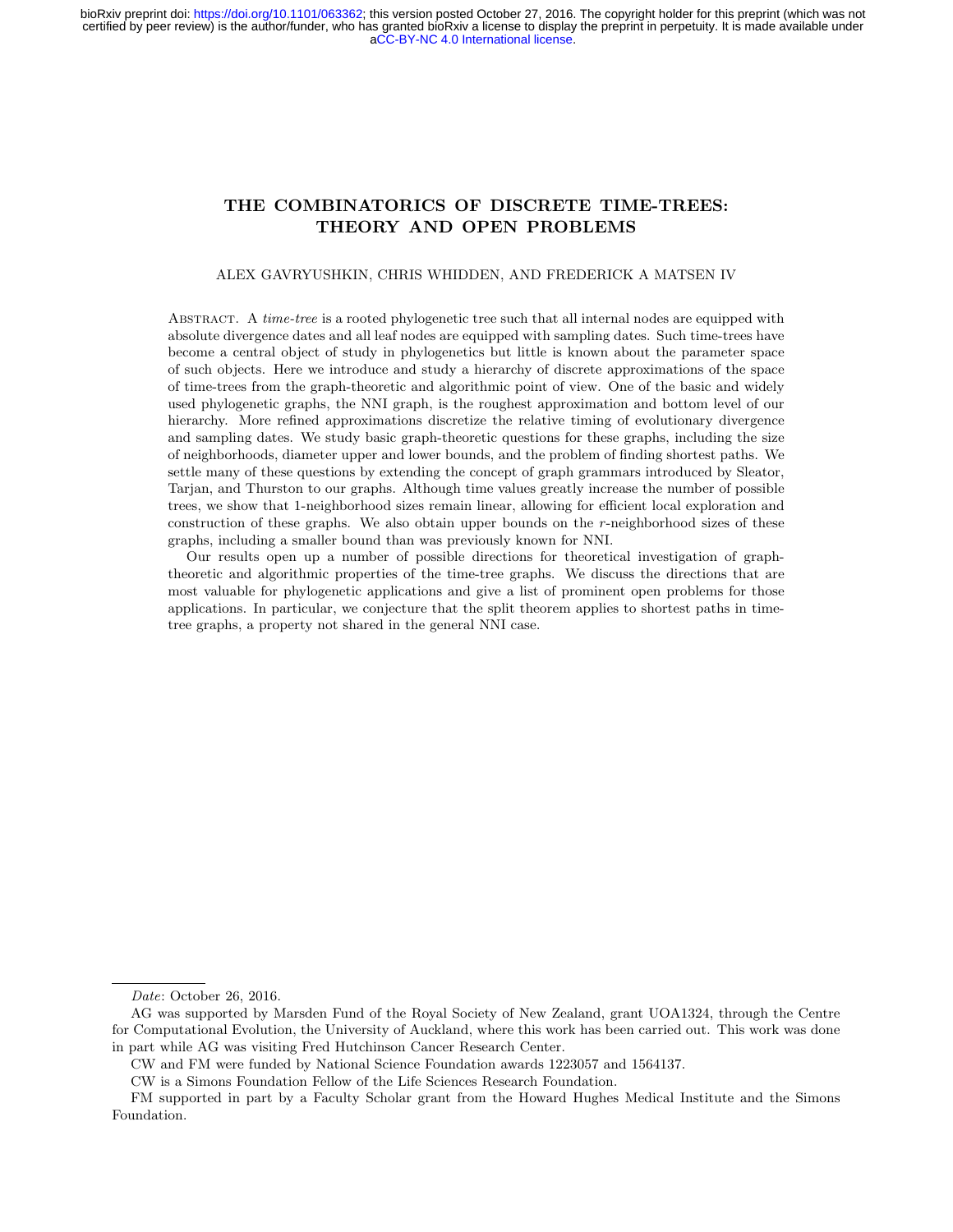## 1. Introduction

The last ten years have seen an explosion of methods using sequence data to infer demographic model parameters by sampling phylogenetic trees [\[KYF95;](#page-16-0) [KYF98;](#page-16-1) [Kuh+00;](#page-16-2) [BF01;](#page-15-0) [Kuh06;](#page-16-3) [Dru+02;](#page-15-1) [Dru+05;](#page-15-2) [Dru+06;](#page-15-3) [MBS08\]](#page-16-4). These methods have had an especially significant impact in the study of quickly evolving organisms such as viruses, such as inferring historical epidemic spreading rates. For example, such methods can be used to infer time to a most recent common ancestor of human HIV group M viruses  $[Wor+08; Bae+13]$  $[Wor+08; Bae+13]$ . Thus the *time-tree—a* rooted phylogenetic tree with all internal nodes equipped with absolute divergence dates—has become an important object of investigation. This interpretation of continuous parameters for time-trees stands in contrast to that for classical phylogenetic trees, in which branch lengths quantify the amount of molecular substitution along a branch. Posterior distributions on both time-trees and classical trees are estimated using Markov chain Monte Carlo (MCMC) [\[MN97;](#page-16-5) [YR97;](#page-17-1) [Dru+02\]](#page-15-1), but with different transition kernels. This paper builds a foundation for a mathematical understanding of time-trees, such as understanding convergence properties of MCMC thereupon.



<span id="page-1-0"></span>FIGURE 1. Time-tree on 6 leaves. Time is measured by non-negative real numbers. If all times are integers, the tree is a discrete time-tree.

Although Markov chain Monte Carlo (MCMC) is guaranteed to sample from the true posterior given an infinite run time, it is important to understand mixing properties of the chain, which determine sampling properties for a finite time run. The mixing properties of phylogenetic MCMC have, in the classical unrooted case, been a major area of research from both the theoretical perspective of mixing time bounds  $\text{MV05}$ ; [MV06;](#page-17-2) [SV11;](#page-17-3) SHK14 and the practical perspective of performance on real data [\[Bei+06;](#page-15-5) [Ron+06;](#page-17-5) [Lak+08;](#page-16-7) [WM15\]](#page-17-6). This research has focused on mixing over the set of discrete phylogenetic tree graph structures, because mixing over these discrete structures is the primary obstruction to MCMC convergence.

Time-trees use different MCMC transition kernels than do classical phylogenetic trees. The discrete component of MCMC moves between classical phylogenetic trees are typically determined by their discretization. For example, common moves include subtree prune and regraft (SPR) moves, which cut a subtree off and reattach it at another location, and the subset of SPR moves called nearest-neighbor interchange (NNI) moves. Classically, these are applied without reference to branch lengths. On the other hand, the discrete component of moves between time-trees are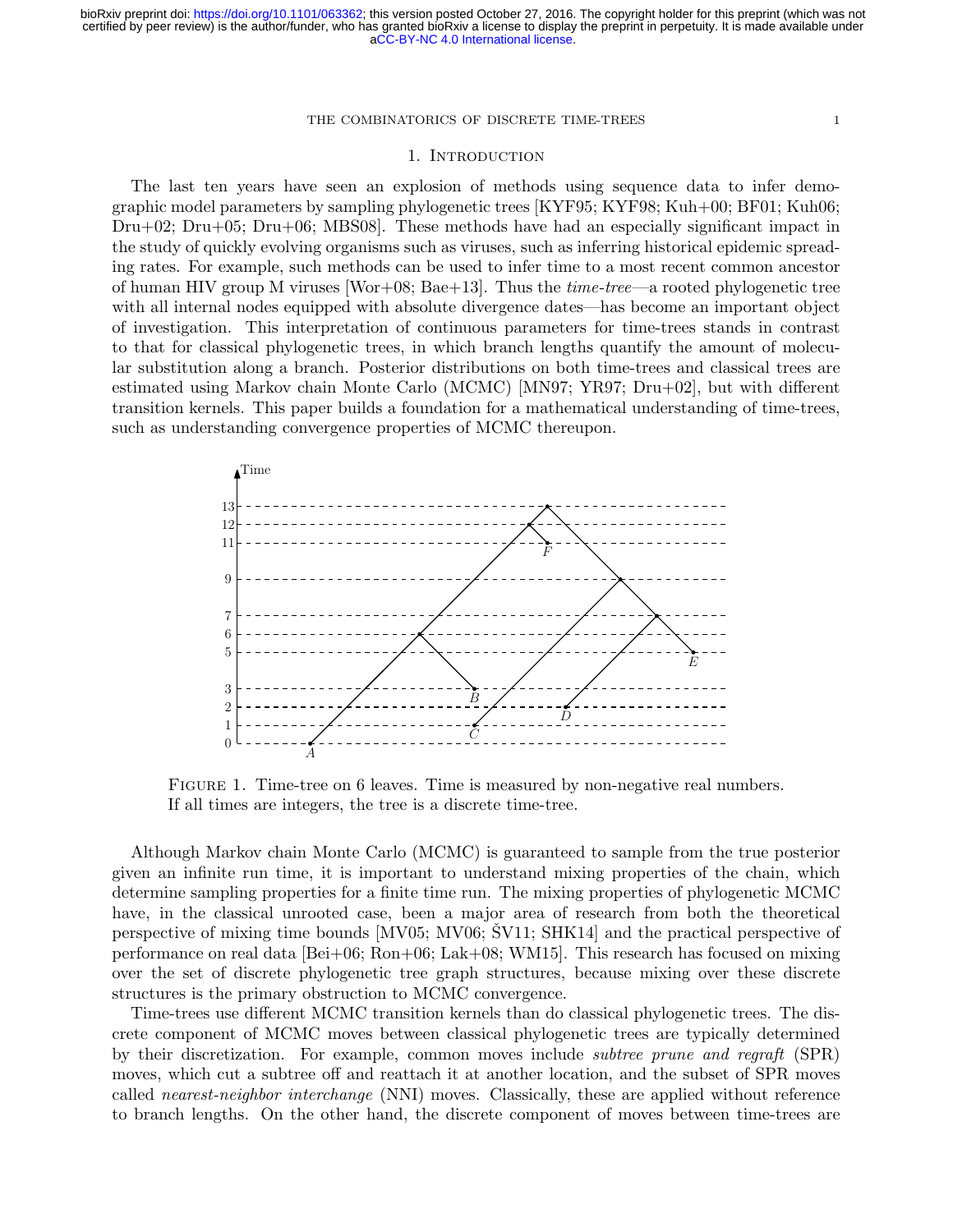defined also in terms of their timing information. For example, Hohna, Defoin-Platel, and Drummond [\[HDD08\]](#page-16-8) show that SPR-like moves that reattach subtrees at the same divergence time are more effective than ones that do not. This sort of move cannot be expressed using the type of discretization used thus far in which all continuous information is lost, and so the previous work on MCMC mixing cannot be applied.

However, one can discretize time-trees in a way that does preserve some of the information. For example, by retaining the order of internal nodes backward in time one obtains a so-called *ranked* tree [\[SS03\]](#page-17-7). To make a less rough approximation of a time-tree, one can allow the time periods between nodes of the tree to take only finitely many possible values [ÅSL08]. This results in an object we call a discrete time-tree. The graph built on such trees provides a discretization of the space of time-trees, which we call a *discrete time-tree graph*. A sequence of time-trees sampled using MCMC projects to a collection of movements on a graph in which each vertex is a discrete time-tree and each edge is a discrete version of an MCMC move on time-trees.

Although inferential algorithms have applied MCMC on time-trees for over a decade, and graphs corresponding to discretizations of unrooted tree space have been studied for even longer, we are not aware of any work defining graphs from discretization of time-tree spaces or analyzing random walks thereupon. Such a theory would provide a foundation for understanding the behavior of MCMC algorithms on time-trees, as has been done previously for graphs associated with unrooted phylogenetic trees. Up to now, the only discretization of time-tree space is that of ranked trees [\[Pag91;](#page-17-8) [FMS09;](#page-15-7) [LS13\]](#page-16-9), and the corresponding graphs have not been studied.

In this paper we initiate the mathematical study of discrete time-tree graphs, obtain basic geometric and graph-theoretic results, and compare these results to those in the classical phylogenetic setting. In particular, we focus on ranked trees, discrete time-trees (as defined above), and the ultrametric versions of those types of trees. We establish size bounds for neighborhoods and diameters in these tree spaces and show how those bounds can be used to develop efficient tree search algorithms such as MCMC.

## 2. Technical introduction

Throughout the paper by a (phylogenetic) tree we mean a rooted binary tree with designated leaves, that is, an undirected acyclic graph with the following properties: (1) all nodes have degree 1, 2, or 3; (2) there exists exactly one node of degree 2, this node is called the root of the tree; (3) all nodes of degree 1 are labeled by distinct identifiers, these nodes are called leaves or taxa (singular taxon). The parent of a node x in a tree is the unique node y that is both adjacent to x and closer to the root of the tree than x. Every node of a tree has a parent except for the root, and is called the child of that parent.

We fix the number of leaves of the trees and denote this number by  $n$  throughout the paper. We also assume that each tree with n leaves uses the same fixed set of n constants to mark the leaves. Hence, we say that two trees are isomorphic if they are isomorphic as graphs and the isomorphism maps leaves marked by the same constant to each other. We identify isomorphic trees.

By a time-tree (Figure [1\)](#page-1-0) we mean a phylogenetic tree with an absolute time associated with every node of the tree so that the time strictly increases along every path from a leaf to the root: for internal nodes the time is interpreted as (typically estimated) divergence time and for leaves it is the (typically known) sampling time. By "absolute" we clarify that these are not relative times, but rather actual times that can be put on a calendar. We assume that time progresses backward, from the leaves to the root.

A discrete time-tree is a tree such that all its nodes are assigned distinct times from the set of non-negative integers and every node has a smaller time than its parent (Figure [1\)](#page-1-0). Note that this implies that for every pair of nodes  $x, y$  if the shortest path from the root to x passes through y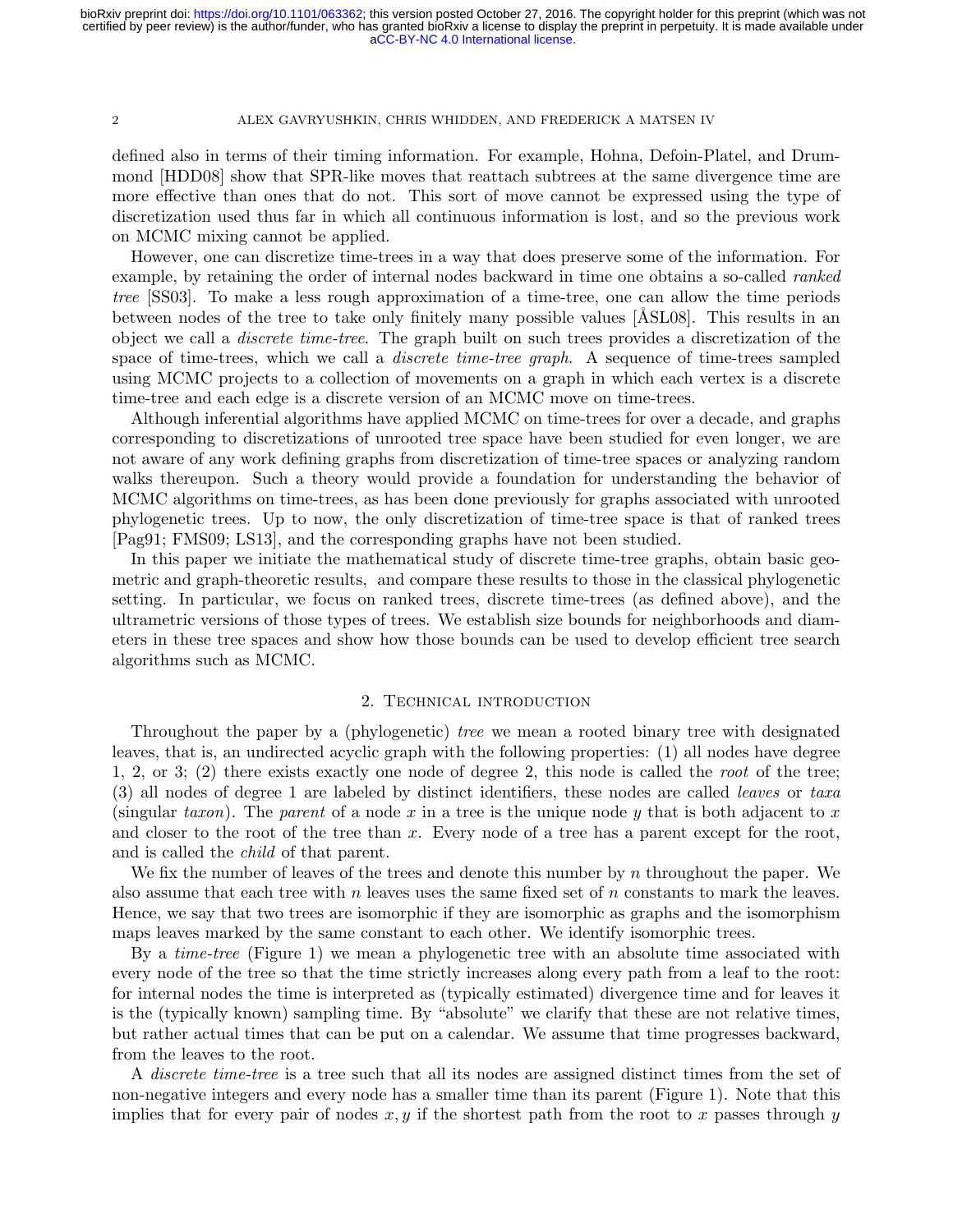then the time of  $y$  is greater than the time of  $x$ . Each node is associated with a type of event: internal nodes represent divergence events, while leaf nodes represent the sampling of new taxa. The rank of a node is the number of nodes in the tree with strictly smaller time. We say that a pair of nodes x, y of a discrete time-tree is an *event interval* if there exists no node z such that the time of z is between the time of x and y. The difference between the times of x and y is called the length of the interval  $x, y$ . We identify two discrete time-trees if they are isomorphic as trees and the isomorphism preserves ranks of the nodes as well as event interval lengths.<sup>[1](#page-3-0)</sup>

We are now ready to introduce a hierarchy of discrete time-trees.

At the bottom level of our hierarchy is the well-known NNI graph, which does not have timing information. NNI is a graph with the vertices being all trees on n leaves. Two trees  $T$  and  $R$  are adjacent in NNI if there exists an edge  $e$  in  $T$  and an edge  $f$  in  $R$  such that both edges are not adjacent to a leaf and the graph obtained from  $T$  by shrinking  $e$  to a vertex is isomorphic to the graph obtained from R by shrinking f. We denote this graph by  $D<sup>t</sup>T<sub>0</sub>$ .



<span id="page-3-1"></span>FIGURE 2. All possible moves performed on interval  $I$ . Assuming that the length of every event interval is either 1 or 2, the outer trees are all possible neighbors in DtT of the tree in the middle corresponding to interval I.

The following graph  $DT_m$  forms the level  $m > 0$  of the hierarchy. The set of vertices of the graph is the set of all discrete time-trees on  $n$  leaves such that every event interval has its length not greater than m. Two trees T and R are adjacent in  $\mathrm{Dtr}_{m}$  if R can be obtained from T by one of three operations: a length move performed on interval I, swapping the rank of two nodes x and y or an NNI move performed on interval I (Figure [2\)](#page-3-1). A length move changes the length of I by 1. Swapping the rank of two nodes x and y swaps their times. R can be obtained from T by an NNI move if there exist event intervals I and J of length 1 in T and R, respectively, such that the graphs obtained by shrinking  $I$  and  $J$  to vertices are isomorphic and the isomorphism preserves the lengths of the event intervals. In other words, by going from one tree to an adjacent tree in the

<span id="page-3-0"></span><sup>1</sup> Hence, an event interval is an interval between two divergence events, a taxon and a divergence event, or two taxa. Note that taxon events can be younger than divergence nodes, i.e. when the sampling time precedes divergence events on the tree.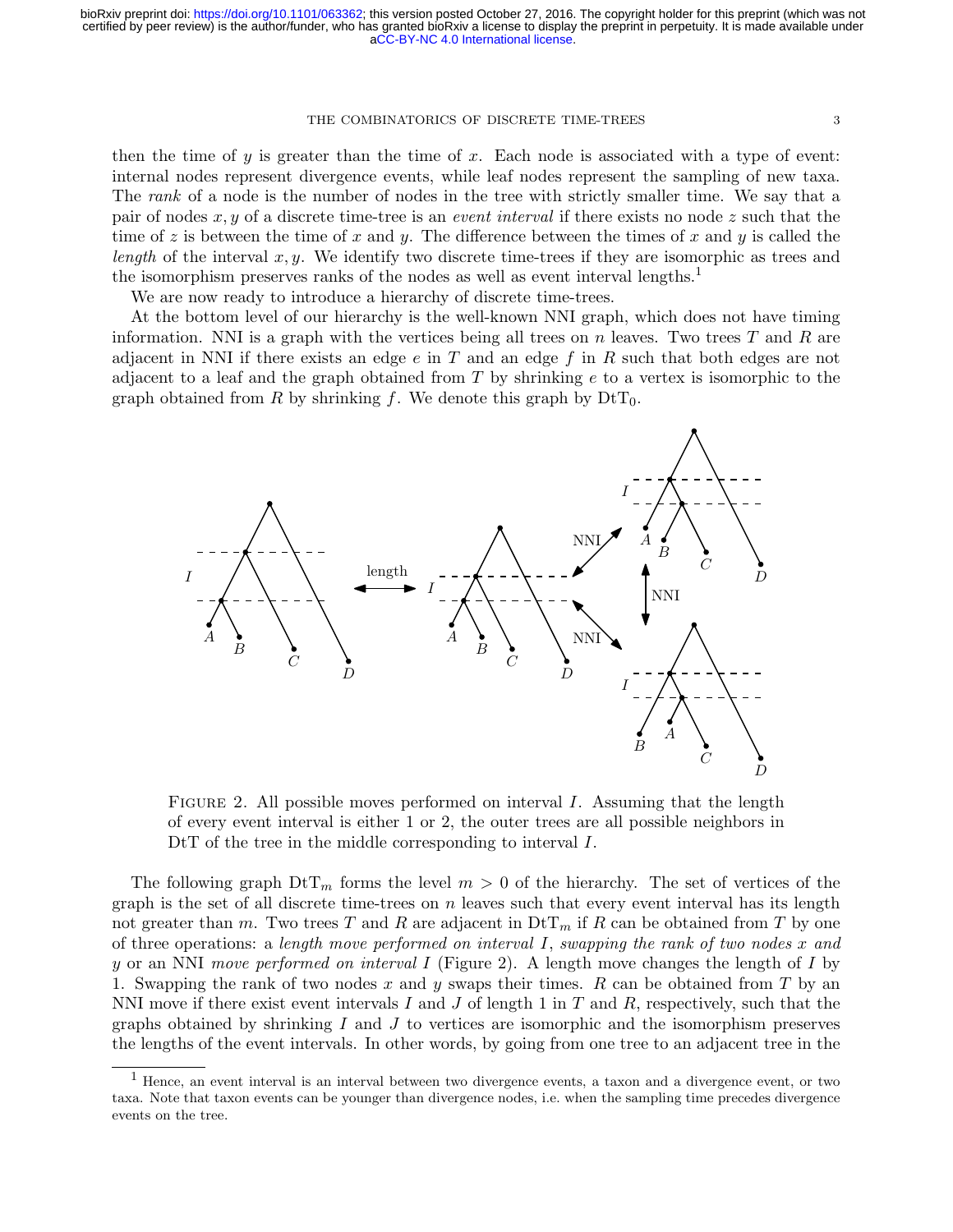$DtT_m$  graph we can either change the length of one event interval by one unit, swap the rank of two nodes, or send the length of an event interval of minimal length down to zero and then resolve the multifurcation to either of the two possible trees. In the latter case, the new interval is of minimal length. See Figure [3](#page-4-0) for an example of the full variety of possible moves.



<span id="page-4-0"></span>

Note that  $DtT_0$  can be obtained from  $DtT_1$  by "forgetting" ranks and  $DtT_1$ —from  $DtT_m$  by forgetting lengths. In general, the graph structure for  $m > 1$  can be understood by considering all diagrams as in Figure [2](#page-3-1) and introducing an extra layer of nodes in every tail adjacent to the triangle on the right of the diagram.

This hierarchy can be seen as a set of discrete refinements of the full space of phylogenetic timetrees, where event intervals can take an arbitrary real value. Indeed, if we consider  $\tau$ -space<sup>[2](#page-4-1)</sup> defined by Gavryushkin and Drummond [\[GD16\]](#page-16-10) and allow the real-valued parameters (length of event intervals) to take only m possible values from  $1, \ldots, m$  then we get  $D \text{t} T_m$ . In this case,  $D \text{t} T_0$  is the graph with the vertices being the cubes of  $\tau$ -space and the adjacency relation being the relation of "have a shared facet of co-dimension 1".

The  $\text{DtT}_m$  graph on ultrametric trees, that is the set of trees such that each leaf has the same time, is denoted by  $DtTu_m$ . The  $DtT_1$  graph is denoted by RNNI and called the *ranked* NNI graph; on ultrametric trees we will denote it RNNIu.<sup>[3](#page-4-2)</sup> We emphasize that although this is the RNNI graph, NNI moves can be applied to trees in any of the spaces considered (under appropriate conditions). For simplicity, we use the generic identifier DtT to refer to a  $DT_m$  with an arbitrary  $m > 1$ .

A graph can also be seen as a metric space where the distance is given by the length of a shortest path, so we will refer to  $DT_m$  and other graphs introduced below as both.

# 3. Geometry and complexity of discrete time-trees

We begin by considering the shortest path distance on the graphs. It is well-known that computing distances is NP-hard in NNI [\[Das+00\]](#page-15-8). Hence the following question is natural.

<span id="page-4-3"></span>Problem 1. What is the complexity of computing the distance between two discrete time-trees?

<span id="page-4-1"></span><sup>&</sup>lt;sup>2</sup>Conveniently, the discrete versions of  $\tau$ - and t-space from [\[GD16\]](#page-16-10) coincide.

<span id="page-4-2"></span> $3$  Note that the R in RNNI stands for *ranked* and not for rooted.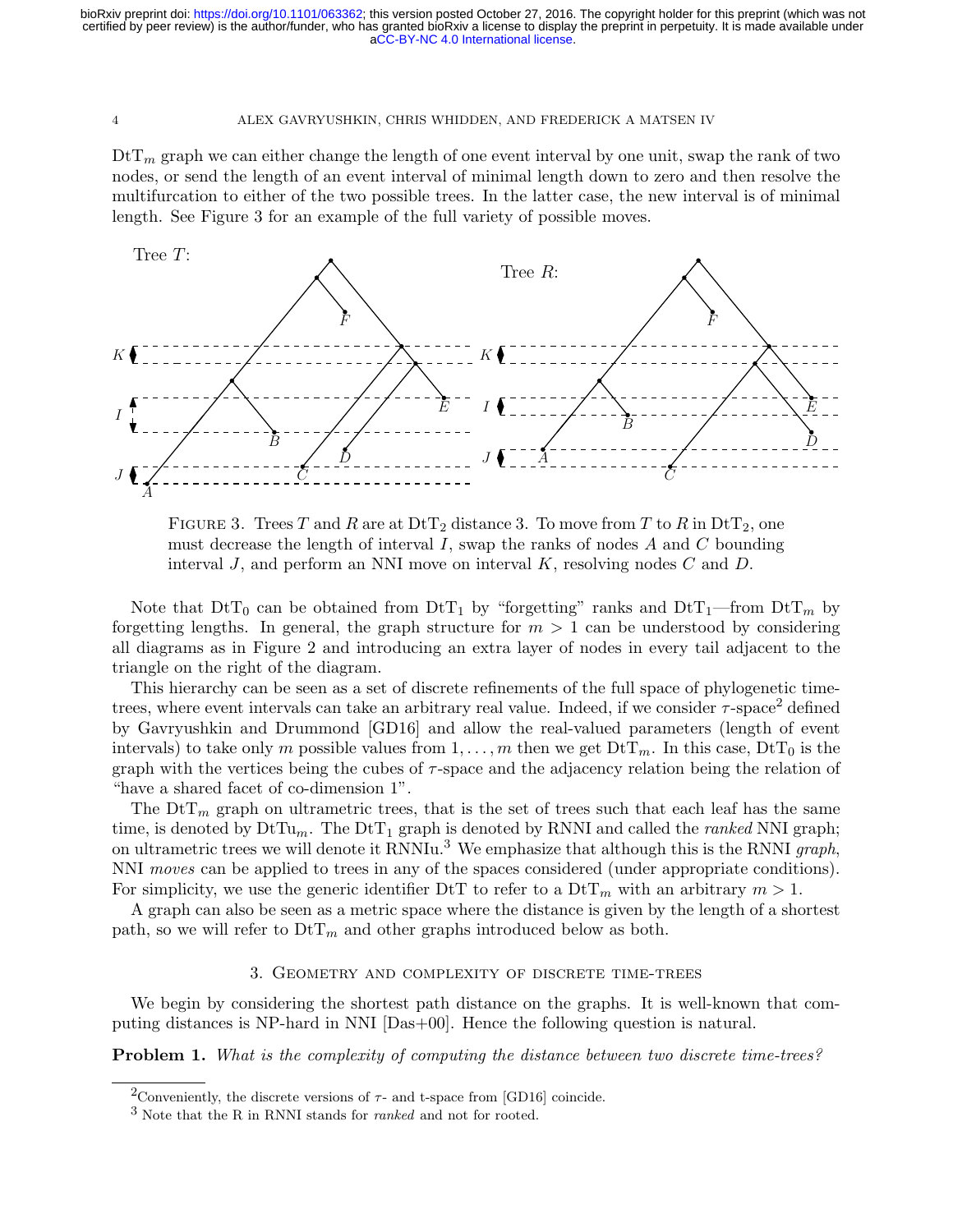Although this problem remains open, we make progress towards the solution by establishing several geometric and algorithmic properties of these graphs. First, we demonstrate in the following example that even for caterpillar trees<sup>[4](#page-5-0)</sup> the complexity cannot be derived from that of NNI distance.

**Example 2.** Let T be the ultrametric caterpillar tree denoted  $(((((1, 2), 3), 4), 5), 6), 7)$  in Newick notation [\[Fel+90\]](#page-15-9) and R be the ultrametric tree  $(((((1,4),5),6),2),3),7)$ . Then a shortest NNI path is given by first making a cherry  $(2, 3)$ , then moving the cherry up to the split 1456 | 7, and then resolving the cherry back. In RNNIu this path is not shortest, and one shortest path moves the parents of 2 and 3 up independently.



Figure 4. Shortest paths in NNI may not be shortest in RNNI.

This example can be generalized to show that the set of trees of the form  $(\ldots (1, i_2), \ldots, i_{n-1}), n),$ where  $\{i_2, \ldots, i_{n-1}\} = \{2, \ldots, n-1\}$ , is convex in DtT and is not convex in NNI. Indeed, the example shows that if two leaves have to be moved up, they can be moved independently along a shortest path. The generalization of this statement to an arbitrary number of leaves implies convexity in DtT, while the need to group leaves in NNI as in the previous example shows nonconvexity in NNI space. This basic difference in the structure of the two graphs suggests that the complexity of computing the distance is likely to be different.

We proceed by establishing basic geometric properties of discrete time-trees.

3.1. Sizes of neighborhoods. We first bound the number of trees in each graph. As expected, times greatly expand the size of the graphs.

**Lemma 3** (see [\[SS03\]](#page-17-7)). Let |V| be the number of vertices in the graph, then  $|V|$  is equal to

| $(n-1)!$ n! $n!$ $m^{n-1}$<br>$2n-1$ | in $\mathrm{DtT}_m$ , | $(n-1)! n! m^{n-1}$<br>$2n-1$ | in $DtTu_m$ ,    |
|--------------------------------------|-----------------------|-------------------------------|------------------|
| $(n-1)! n! n!$<br>$2n-1$             | $in$ RNNI,            | $(n-1)! n!$<br>$2n-1$         | <i>in</i> RNNIu, |
| $(2n-3)!!$                           | <i>in</i> NNI.        |                               |                  |

*Proof.* The proof for NNI can be found in [\[SS03\]](#page-17-7). The rest follow using similar arguments.  $\square$ 

We continue by tightly bounding the sizes of 1-neighborhoods of various discretizations of the space of time-trees. Each has a 1-neighborhood size that is linear in  $n$  allowing for efficient local

<span id="page-5-0"></span><sup>4</sup> Caterpillar trees, sometimes called ladder trees, have all leaves connected to a single path from the root.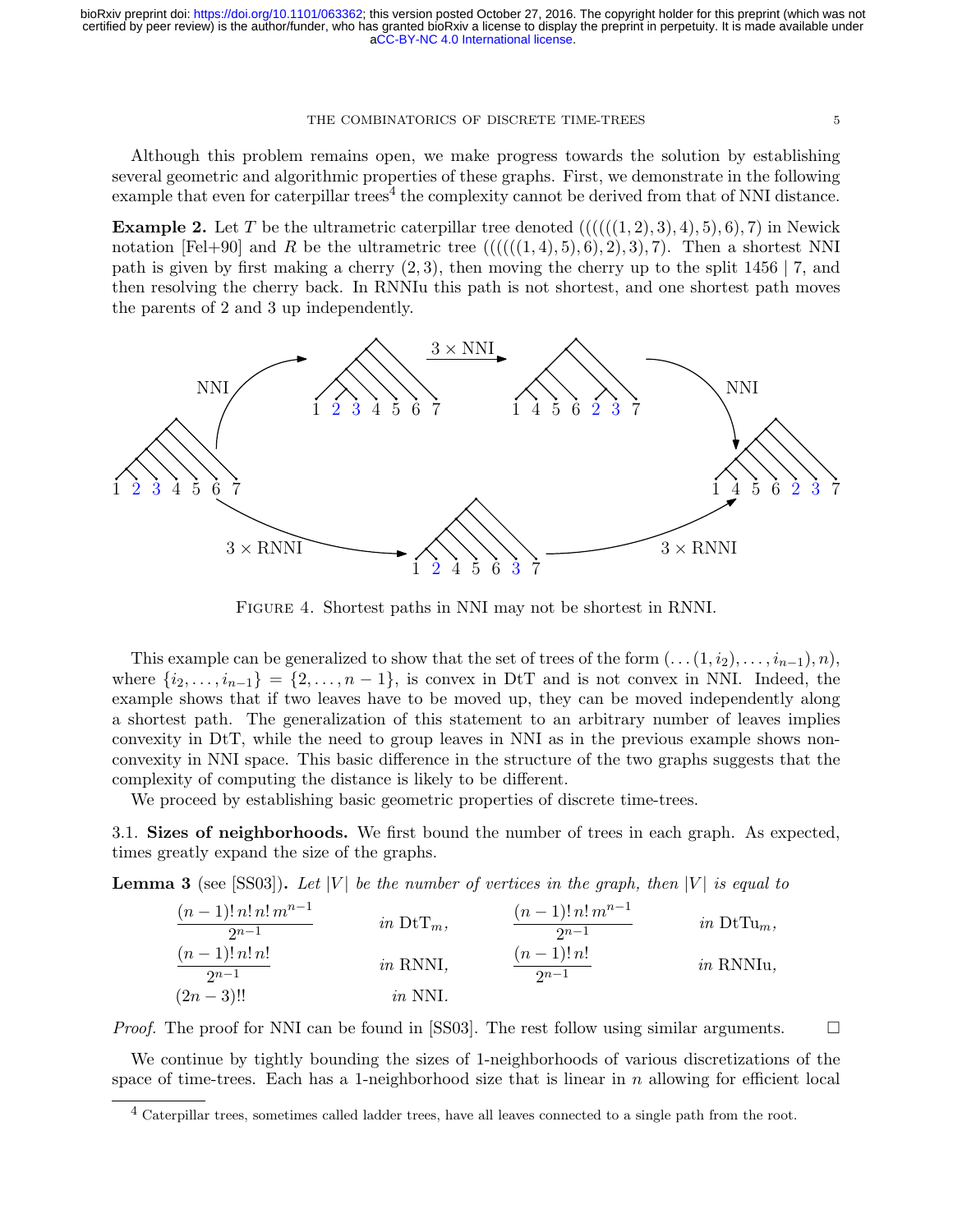traversal and enumeration a property of importance for phylogenetic algorithms, e.g. tree proposals in MCMC.

<span id="page-6-1"></span>**Lemma 4.** Let T be a tree on n leaves and  $\deg(T)$ —the number of trees adjacent to T. Then

| $2(n-1) \leq \deg(T) \leq 5n-6$ |           | in DtT, $n-1 \leq \deg(T) \leq 3n-5$  | <i>in</i> DtTu.  |
|---------------------------------|-----------|---------------------------------------|------------------|
| $n-1 \leq \deg(T) \leq 3n-4$    |           | in RNNI, $n-1 \leq \deg(T) \leq 2n-4$ | <i>in</i> RNNIu, |
| $deg(T) = 2n - 4$               | $in$ NNI. |                                       |                  |

## All bounds are tight.

*Proof.* The lower bound in DtT is attained by any tree with all event intervals being of length  $m$ <sup>[5](#page-6-0)</sup> In this case,  $deg(T)$  is simply the number of event intervals, since every event interval adds 1 to the total degree of the tree. Other trees have the same or more possible event interval changes, showing that this is a lower bound. The upper bound is attained by a caterpillar tree with all intervals short and no divergence event being younger than a taxon. In this case,  $deg(T)$  is bounded by the sum of the  $2(n-1)$  possible interval length changes, the at most  $2(n-2)$  NNI neighbors, and at most n rank changes that can occur between the n taxa. In total, deg(T)  $\leq 2(n-1)+2(n-2)+n=5n-6$ . Note that this is an upper bound indeed, as each of the  $2(n-2)$  intervals excluding the most recent can contribute either a rank change or 2 NNI moves. The caterpillar tree described above maximizes the number of intervals that contribute 2 NNI moves and enables the rest of intervals to contribute a rank change.

For ultrametric trees, the number of event intervals is  $n-1$ , hence they add  $n-1$  to the degree of the caterpillar tree from interval changes. The number of intervals on which an NNI move is possible is  $n-2$  for ultrametric trees, hence they contribute  $2(n-2)$  to the degree. In total, this gives the upper bound of  $3n-5$  for ultrametric trees.

Every NNI move results in two neighbors, so the equality deg(T) =  $2(n-2)$  follows for the NNI graph. Indeed, it is not hard to see that the set of NNI moves that only consider moving a subtree to its aunt captures the full set of NNI neighbors with no duplicates. The neighborhood size then follows because the root and its two children have no aunt.

The lower bound in RNNI is attained by the caterpillar-tree where taxa get ranks  $0, 1, 3, 5, \ldots, 2n-3$  and internal nodes get ranks  $2, 4, 6, \ldots, 2n-2$ . In other words, the divergence events alternate with the taxa in the ranked topology of the tree so that if we parse the tree from the present to the past, we meet the nodes in the following order: taxon, taxon, coalescence, taxon, coalescence, taxon, coalescence, and so on. In this case, intervals bounded by a taxon from below add nothing to the degree of the tree and intervals bounded from below by an internal node add one each, hence  $n-1$  in total. The upper bound for both RNNI and RNNIu is obtained in the same way as for DtT.

For the lower bound in RNNIu, we note that the oldest event interval (the one adjacent to the root) necessarily contributes 2 to the degree. Hence the lower bound can be reached by a tree such that no other interval contributes more than 1. The degree of such a tree is  $n-1$  in RNNIu.  $\square$ 

Lemma [4](#page-6-1) gives tight bounds for the number of trees in a 1-neighborhood, while the following theorem gives an upper bound for the number of trees in an  $r$ -neighborhood. The following theorem bounds the sizes of neighborhoods. The best known bound for NNI that we are aware of is  $3^{n-2}2^{4r}$ [\[LTZ96\]](#page-16-11). We obtain a smaller bound for RNNIu and, hence, improve the result for NNI as well.

<span id="page-6-0"></span> $5$  Recall that  $m > 1$  is the maximal possible length of an event interval in a tree from DtT.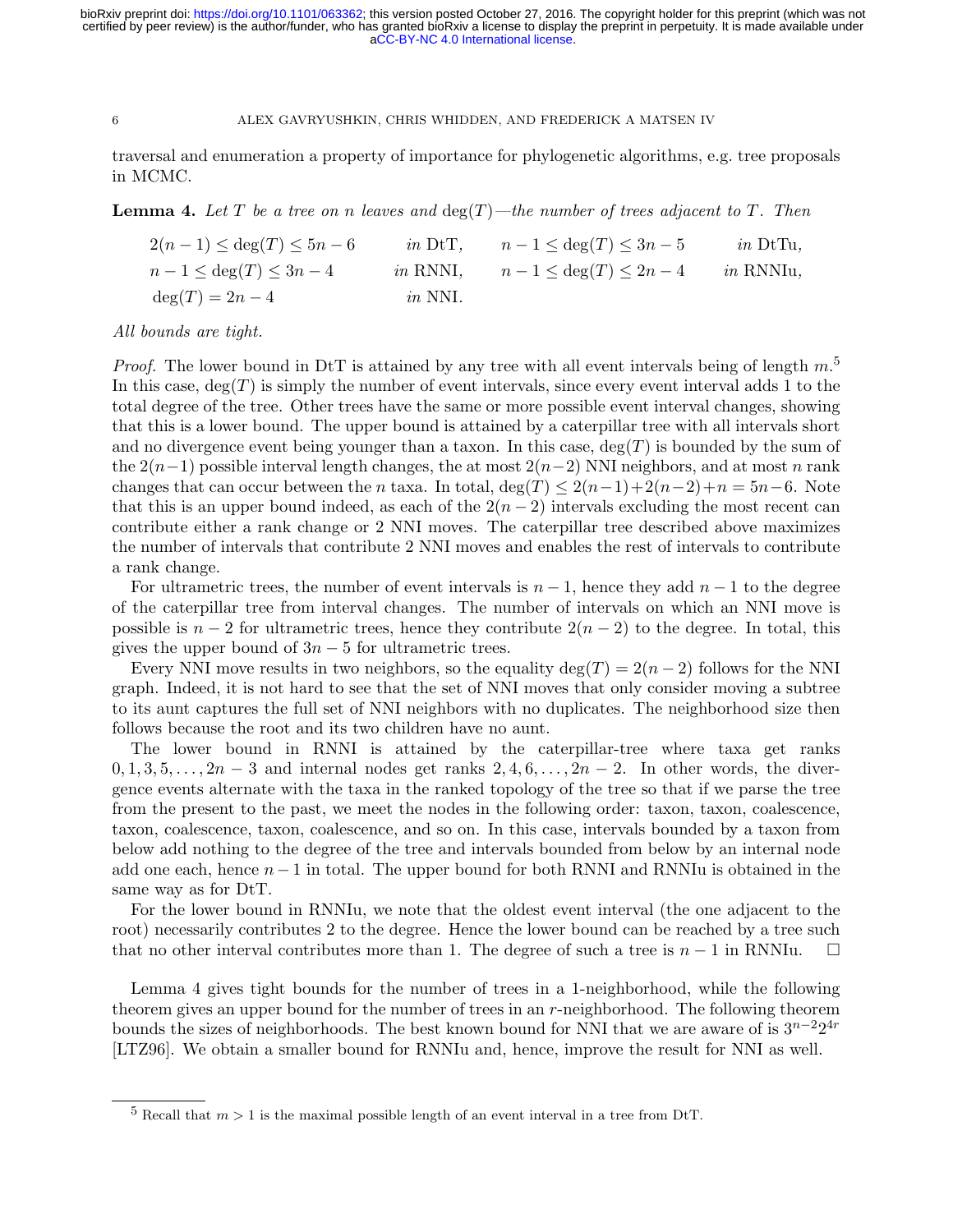<span id="page-7-1"></span>**Theorem 5.** The number of trees within distance r from any given tree is at most

| $3^{n+2r-1}$ | $in$ RNNIu, | $3^{2n+2r-1}$ | $in$ RNNI, |
|--------------|-------------|---------------|------------|
| $4^{n+2r-1}$ | $in$ DtT,   | $4^{2n+2r-1}$ | $in$ DtTu. |

Proof. We describe the proof in detail for RNNIu, and include proof sketches for the other three graphs in Section [6.](#page-14-0) Appendix. The proof employs the technique by Sleator, Tarjan, and Thurston [\[STT92\]](#page-17-9) for counting paths in a graph: we first apply Theorem 2.3 from [\[STT92\]](#page-17-9) and then improve the bound using specific properties of the RNNIu graph. We note that since our trees are ranked trees, they possess additional structure (ranking) on top of the tree graph structure, hence we will be applying the same style of argument as in [\[STT92\]](#page-17-9) but to a somewhat different structure.

We first need to introduce the *graph grammar* for RNNIu. Recall that a graph grammar consists of a finite set of productions  $\{L_i \to i \ R_i\}$ , where  $L_i$  and  $R_i$  are connected undirected edge-end labeled graphs and  $\rightarrow_i$  is a one-to-one map between half-edges of  $L_i$  and those of  $R_i$ . The productions are then applied to the starting tree T to derive all possible trees at RNNIu distance up to  $r$  from T. A production is said to be ready at a stage s of the derivation if the running tree at stage s has a subgraph isomorphic to the left side  $L_i$  of the production.<sup>[6](#page-7-0)</sup> A ready production can be applied to the running tree by destroying all nodes corresponding to the left side of the production under the isomorphism and replacing them with the right side  $R_i$  of the production. The map  $\rightarrow_i$  of the production then says how to reconnect the right side of the production to the half-edges of the running tree that were created after the destruction. The obtained tree is the new running tree for the next stage  $s + 1$  of the derivation.

Given the grammar, the number of possible productions to the power of the encoding length for a given neighborhood radius gives a simple upper bound on the number of trees in a neighborhood. See [\[STT92\]](#page-17-9) for precise definitions and details.

The graph grammar for RNNIu is the grammar Γ shown on Figure [5.](#page-8-0) Note that the definition of a graph grammar requires the left sides  $L_i$  to be connected and we have a disconnected left side in the third production. We can adapt our graph grammar to fit this requirement by noting that the nodes on the left side of the production must be of consecutive ranks, so we consider those nodes as being adjacent via a second type of adjacency relation by declaring nodes with consecutive ranks to be adjacent. This second type of relation is in addition to the first type of adjacency relation given by the branches of the tree. Furthermore, this second type of adjacency allows us to avoid considering two separate moves for the left and right sister nodes. Indeed, the half-edge labels order the edges to make the distinction between left and right, however since our nodes are ordered via ranking, this ordering of edges is irrelevant. We will further exploit this important property below, where we improve the bound obtained directly from grammar Γ.

The number of vertices in left sides of  $\Gamma$  is 6, the maximum number of vertices in any right side of a production of  $\Gamma$  is 2. Since the number of internal nodes of a tree on n leaves in RNNIu is  $n-1$ , directly applying Theorem 2.3 from [\[STT92\]](#page-17-9) we get the bound of  $7^{n+2r-1}$ .

This bound can be improved following the techniques described in Sections 3.2–3.4 of [\[STT92,](#page-17-9) see also Section 5] by bounding the number of possible productions available at a given time by a number smaller than their total. Every node of a tree in any application of a production of grammar Γ can play either of two roles: top node or bottom node. Hence to indicate that a pair of nodes is ready for being destroyed and replaced using a production, we must specify which node is a top node and which is a bottom node. We use a total of three node-labels (Sleator, Tarjan, and Thurston [\[STT92\]](#page-17-9) call these "labels of vertices") to identify these two roles and to distinguish which of the two possible NNI moves is applied. We claim that three node-labels  $a, b, c$  is enough to

<span id="page-7-0"></span> $6$  By a running tree at stage s we mean the tree obtained after s applications of the production rules in the derivation.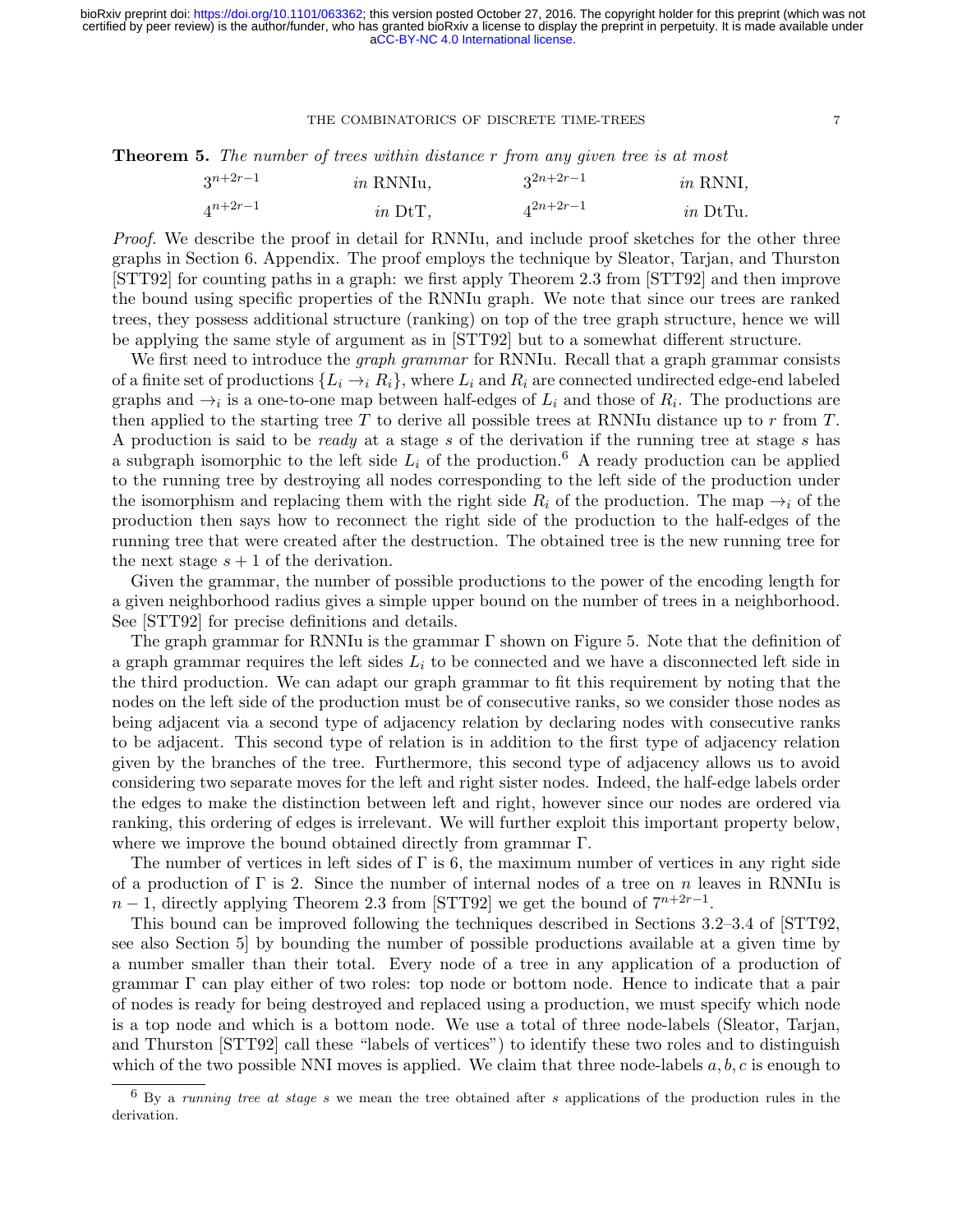[aCC-BY-NC 4.0 International license.](http://creativecommons.org/licenses/by-nc/4.0/) certified by peer review) is the author/funder, who has granted bioRxiv a license to display the preprint in perpetuity. It is made available under bioRxiv preprint doi: [https://doi.org/10.1101/063362;](https://doi.org/10.1101/063362) this version posted October 27, 2016. The copyright holder for this preprint (which was not

8 ALEX GAVRYUSHKIN, CHRIS WHIDDEN, AND FREDERICK A MATSEN IV



<span id="page-8-0"></span>FIGURE 5. Graph grammar  $\Gamma$  for RNNIu. Maps  $\rightarrow_i$  are shown by dashed lines. In the first two productions, the edge-ends marked by  $\beta$  and  $\gamma$  without dashed lines are mapped to each other: top  $\gamma$  to top  $\gamma$ ,  $\beta$  to  $\beta$ , bottom  $\gamma$  to bottom  $\gamma$ . In the last production, edge-ends marked by the same label are mapped to each other. All pairs of nodes on both sides of each production must be of consecutive ranks. The first two productions correspond to an NNI move, while the last production corresponds to rank change.

specify which productions can be applied to a given tree. We must redefine the notion of readiness to verify this claim. We say that a pair of consecutive nodes is ready if the node-label of the bottom node is a and the node-label of the top node is either b or c. If two consecutive nodes are ready and not connected by an edge in the tree, then only the rank move is possible. If they are, the type of the move is determined by the node-label of the top node. Hence, this notion of readiness uniquely identifies which of the three productions is applied.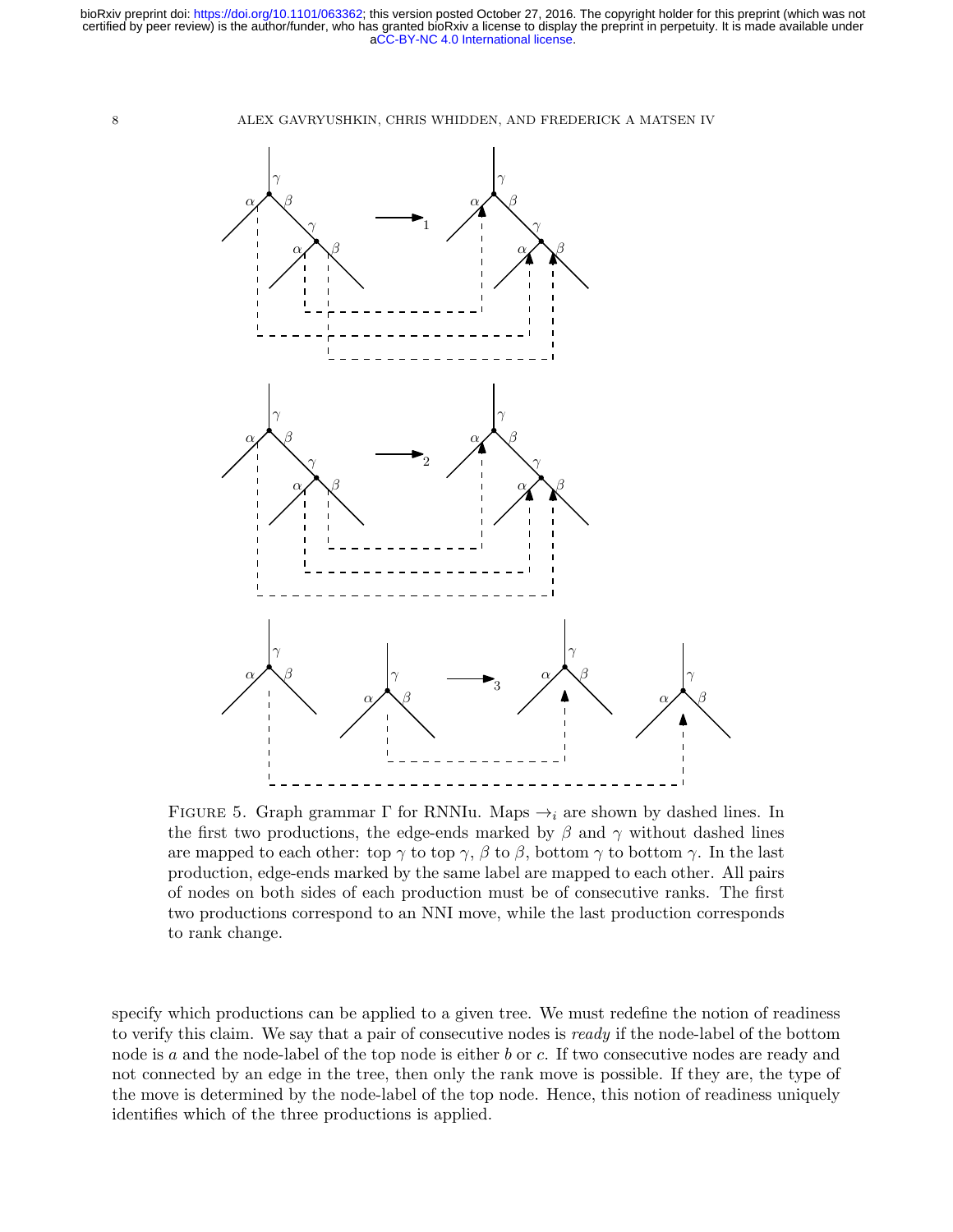Sleator, Tarjan, and Thurston [\[STT92\]](#page-17-9) use a special node-label, called the "zero label", to mark nodes that should not be destroyed. They also explain how to eliminate the zero label in various cases. In our case, we can use one of the labels that are already in use, namely node-label a. That is, to indicate that a node v should never be destroyed, we label the node with an  $a$ . This labeling will indeed preserve the node v because of the following. If w is the node directly succeeding v at some step of the derivation then w can only be marked with an a and hence the pair  $v, w$  is not ready. If w is the node directly preceding v at some step of the derivation then the pair  $w, v$  is never ready. Hence v is preserved in either case.

Thus, all possible configurations encoded by the six nodes on the left sides of the productions of Γ can be encoded using three node-labels. This implies that the derivation can be encoded by a ternary sequence of length  $n - 1 + 2r$ . Indeed, the first  $n - 1$  entries of the sequence are needed to encode all possible node-labelings of the initial tree, plus two entries are needed for each of the r applications of productions because every production creates two new nodes, each of which has to be node-labeled. The number of such strings,  $3^{n-1+2r}$ , gives the desired improved bound.

The proof for the other three spaces follows similarly. See Section [6.](#page-14-0) Appendix for details.  $\square$ 

Since this theorem bounds the sizes of r-neighborhoods by functions of the form  $a^{f(n)+2r}$ , the following corollary bounds the diameters of the graphs under consideration from below.

**Corollary 6.** Let  $\Delta(G)$ ,  $|\mathcal{G}|$ , and  $\delta_r(\mathcal{G})$  be the diameter, the number of vertices, and the number of vertices within distance r from any given vertex in graph  $G$ , respectively. If  $\delta_r(G) = a^{f(n)+2r}$  then

$$
\Delta(\mathcal{G}) \ge \frac{1}{2} \log_a \frac{|\mathcal{G}|}{b},
$$

where  $b = a^{f(n)}$ . In particular,  $\Delta(\text{RNNIu}) \geq \frac{1}{2}$  $rac{1}{2} \log_3 \frac{(n-1)! \, n!}{6^{n-1}}$ .

*Proof.* We note that every r that satisfies the inequality  $\delta_r(\mathcal{G}) < |\mathcal{G}|$  is smaller than the diameter, that is,  $\Delta(G) > r$  for all such r. By taking  $log_a(\cdot)$ , the former inequality is equivalent to  $log_a b + 2r <$  $\log_a |\mathcal{G}|$ , that is, to  $r < \frac{1}{2} \log_a \frac{|\mathcal{G}|}{b}$  $\frac{G}{b}$ . Hence, the desired inequality.

3.2. Diameter of the graphs. Now we estimate the diameter of the graphs from above, complementing the above lower bounds. Recall that  $\Delta(G)$  is the diameter of graph G.

# <span id="page-9-0"></span>Theorem 7. For  $n \geq 4$ ,  $\Delta(\text{RNNIu}) \leq n^2 - 3n - \frac{5}{8}$  $\frac{8}{8}$ .

*Proof.* Let  $T$  and  $R$  be trees in RNNIu. We show that there exists a path between them of length  $n^2-3n-\frac{5}{8}$  $\frac{5}{8}$  or shorter. We denote the taxa on one side from the root of T by A and the rest of the taxa by B. Let  $A = A_1 \cup A_2$  and  $B = B_1 \cup B_2$  so that the root of R splits the taxa into  $A_1 \cup B_1$  and  $A_2 \cup B_2$ . Note that all  $A_i$ 's and  $B_i$ 's have to be disjoint. We assume that  $|A_1| = |A_2| = |B_1| = |B_2| = \frac{n-1}{4}$  $\frac{-1}{4}$  and denote this number by s. We will see later in the proof that this assumption does not restrict the generality of our argument.

We construct the path from  $T$  to  $R$  proceeding in the following steps, which are illustrated on Figure [6.](#page-10-0) Let  $f(n)$  be the desired upper bound. For move counts in the remainder of this proof, we will allow the "null move" in which no modification is made.

- (1) Move all the nodes adjacent to taxa in  $A_2$  on top of all the other nodes in T, apart from the root. The tree restricted to  $A_2$  is then a caterpillar tree. This takes  $3s^2$  moves.
- (2) Move the caterpillar tree on  $A_2$  to the other side of the root. This takes  $\frac{1}{2}s^2 + \frac{1}{2}$  $\frac{1}{2}s$  moves.
- (3) Move all the nodes adjacent to taxa in  $B_1$  on top of all nodes apart from those adjacent to taxa in  $A_2$  and the root. The tree restricted to  $B_1$  is then a caterpillar tree. This takes  $2s^2$  moves.
- (4) Swap the caterpillars on  $A_2$  and  $B_1$ . This takes  $s^2$  moves.
- (5) Move the caterpillar tree on  $B_1$  to the other side of the root. This takes  $\frac{1}{2}s^2 + \frac{1}{2}$  $\frac{1}{2}s$  moves.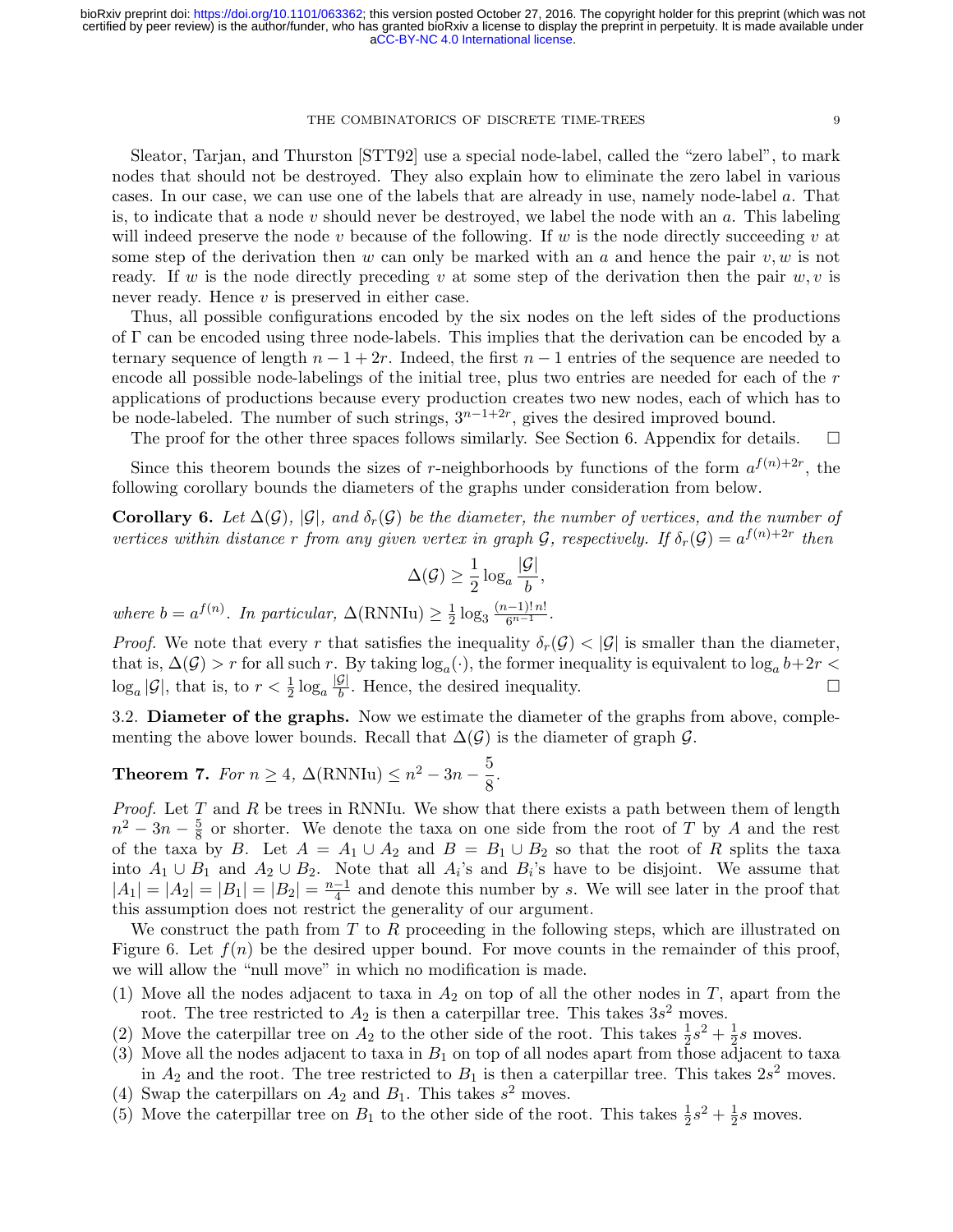[aCC-BY-NC 4.0 International license.](http://creativecommons.org/licenses/by-nc/4.0/) certified by peer review) is the author/funder, who has granted bioRxiv a license to display the preprint in perpetuity. It is made available under bioRxiv preprint doi: [https://doi.org/10.1101/063362;](https://doi.org/10.1101/063362) this version posted October 27, 2016. The copyright holder for this preprint (which was not

10 ALEX GAVRYUSHKIN, CHRIS WHIDDEN, AND FREDERICK A MATSEN IV



<span id="page-10-0"></span>FIGURE 6. An algorithm to compute a (not necessarily shortest) path between discrete time-trees. Although the trees at steps (6) and (7) look identical, the topologies inside the triangles are different: those at step (6) correspond to the restriction of T, at step  $(7)$ —of R.

- (6) Translate the tree restricted to  $B_2$  up to place it between the trees on  $A_1$  and  $A_2$ . This takes  $s^2$  moves.
- (7) Convert the tree on  $A_1 \cup B_2$  to the corresponding subtree in R in terms of topology and relative ranking of nodes within the subtree. This takes  $2f(n/4)$  moves.
- (8) Translate the tree on  $B_2$  down so that the tree on  $A_1 \cup B_2$  matches the corresponding subtree in R in terms of topology and relative ranking of nodes. This takes  $s^2$  moves.
- (9) Merge the tree on  $A_2$  with the tree on  $B_2$  so that the tree on  $A_1 \cup A_2 \cup B_2$  coincides with that in R. This takes  $2s^2$  moves.
- (10) Merge the tree on  $B_1$  with the tree on  $A_1$  so that the tree coincides with R. This takes  $3s^2$ moves.

In total, we have a recursive equation  $f(n) = 14s^2 + s + 2f(n/4)$ .

Assuming that the solution is a polynomial, we see that the polynomial must be of degree 2. It remains to apply the recursive equation to find the coefficients of the polynomial:

$$
f(n) = n^2 - 3n - \frac{5}{8}.
$$

It remains to note that the assumption  $|A_1| = |A_2| = |B_1| = |B_2| = \frac{n-1}{4}$  $\frac{-1}{4}$  does not increase the distance between  $T$  and  $R$ . Indeed, the sets can be chosen so that at most half of the nodes have to cross the root, that is,  $|A_2 \cup B_1| \leq \frac{n-1}{2}$ . Furthermore, the smaller the size of  $A_2 \cup B_1$  the shorter the path. Finally, the total length of the path is maximized when  $|A_2| = |B_1|$  and  $|A_1| = |B_2|$ .  $\Box$ 

Although we stated and proved the theorem only for the RNNIu graph, the idea can be adapted to the other graphs considered here. However, this adaptation goes beyond the scope of this paper.

We also note that the proof of the theorem provides an efficient algorithm for computing (not necessarily shortest) paths between discrete time-trees. This algorithm can be used for efficient exploration of the space, e.g. via MCMC, where approximate paths can be used to improve mixing by making distant proposals. The algorithm might also be useful to determine if two trees appear to be separated by a valley (e.g. of posterior probability) or if they are rather located on a plateau.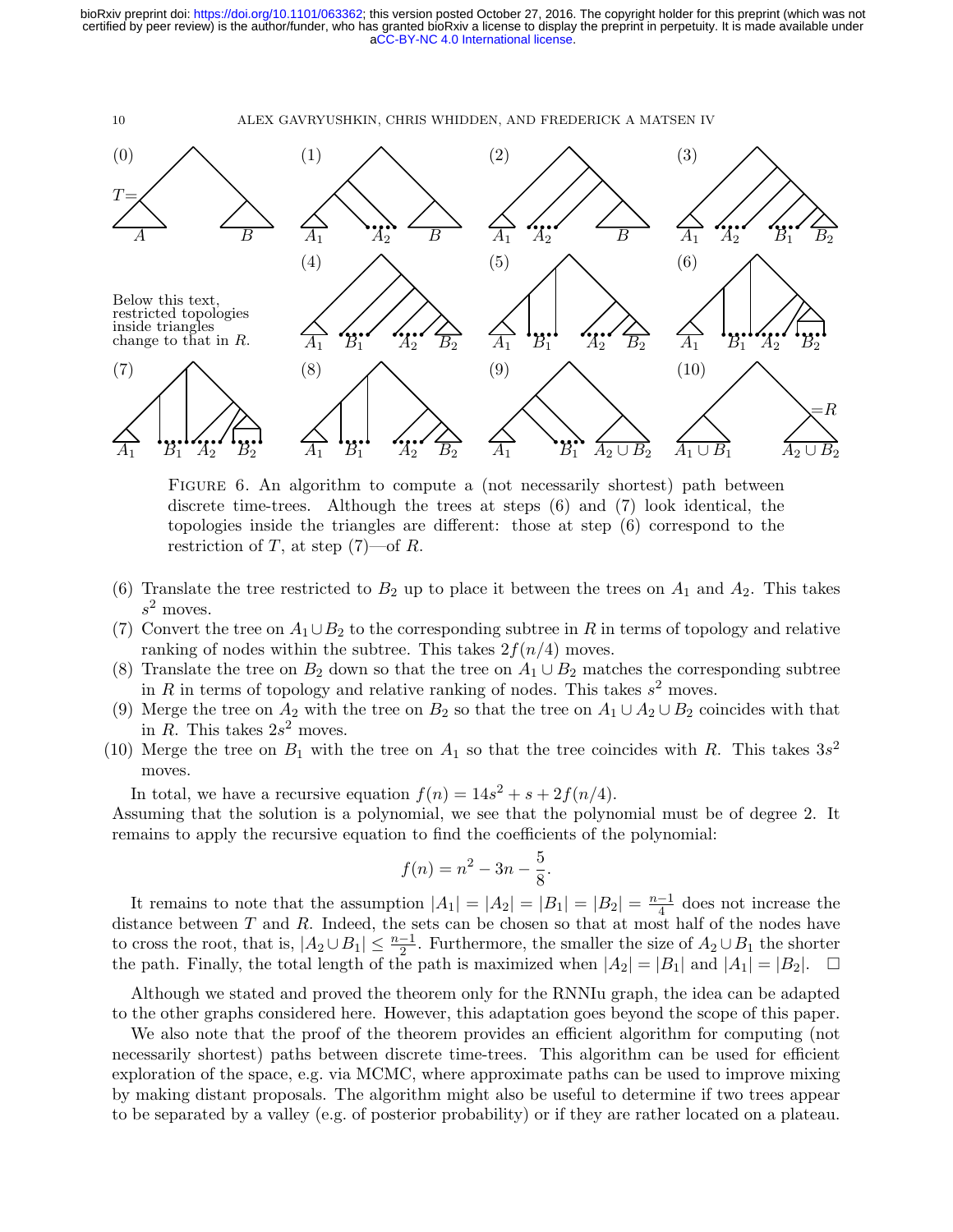A non-ranked tree has a symmetry associated with every internal node. Those symmetries can be employed to consider only a single representative from equivalent pairs of trees, such as by using tanglegrams [\[Mat+15;](#page-16-12) [WM16\]](#page-17-10). However, as the following proposition shows, ranked trees are free from all but one of those symmetries, hence the tanglegram approach is not applicable in this case.

**Proposition 8.** Let T be a tree from DtT, DtTu, RNNI, or RNNIu and  $\sigma$  a permutation of taxa of T. Let  $T_{\sigma}$  be the tree obtained from T by permuting the taxa using  $\sigma$ . Then  $T = T_{\sigma}$  if and only if  $\sigma$  is either the identity permutation or a transposition of a pair of taxa that form a cherry<sup>[7](#page-11-0)</sup> in T.

*Proof.* The sufficiency is obvious. For the necessity, assume that  $\sigma$  transpose taxa i, j such that i, j is not a cherry in T. This implies that i and j have different parents. Hence  $T \neq T_{\sigma}$  because the ranks of the parent of i are different in T and  $T_{\sigma}$ . ranks of the parent of i are different in T and  $T_{\sigma}$ .

These observations suggest that the NNI graph is geometrically and algorithmically different from the other four graphs.

3.3. Efficient algorithm for generating RNNI graphs. We now introduce an algorithm to compute the RNNI graph on n leaves by extending an algorithm from Whidden and Matsen [\[WM16\]](#page-17-10). The input to our algorithm is a set  $S$  of RNNI trees in the format described by Gavryushkin and Drummond [\[GD16\]](#page-16-10) and implemented in [\[GD15\]](#page-15-10) (see also [\[SS03\]](#page-17-7)). The two key requirements of the algorithm are the ability to enumerate the neighbors of a given tree in the RNNI graph, and the ability to determine whether a given tree is already a vertex of the graph. Both of these requirements follow from an efficient unique representation for ranked trees.

A node of a tree is given by the set of taxa that are all descendants of the node. A tree is then given by a sequence of nodes ordered by their ranks. Clearly, this obtained representation is unique. For example, the representation of the tree on Fig-ure [1](#page-1-0) is  $({A}, {C}, {D}, {B}, {E}, {A, B}, {D, E}, {C, D, E}, {F}, {A, B, F}, {A, B, C, D, E, F})$ , or  $({A, B}, {D, E}, {C, D, E}, {A, B, F}, {A, B, C, D, E, F})$  if we make the tree ultrametric by placing all taxa below the most recent divergence event. Using this representation of trees we construct a map  $\nu : S \to \omega$ , where  $\omega$  is the set of non-negative integers. This map allows us to determine whether or not a tree is already a vertex of the graph. This takes linear time if the map is implemented as a trie. We can also enumerate the neighbors of a tree in  $O(n^2)$ -time using Lemma [4.](#page-6-1) The algorithm therefore takes  $O(|S| * n^2)$ -time. The high-level steps of the algorithm are as follows. See [\[WM16\]](#page-17-10) for an analogous proof of correctness.

 $CONSTRUCT-RNNI-GRAPH(S)$ 

- 1. Let G be an empty graph.
- 2. Let  $\nu$  be an empty mapping from trees to integers.
- 3. Let  $i = 0$ .
- 4. For each of the m trees:
	- (a) Add a vertex i to G representing the current tree  $T_i$ .
	- (b) Add  $T_i \rightarrow i$  to  $\nu$ .
	- (c) For each neighbor  $T_j$  of  $T_i$ :
	- (j) If  $T_j$  is in dom( $\nu$ ) then add an edge  $(i, \nu(T_j))$  to G.
	- (d)  $i = i + 1$ .

# 4. Open problems and conjectures

In the previous section we posed Problem [1,](#page-4-3) which asks about the complexity of computing the distance in discrete time-tree graphs. This problem is the primary obstacle for actual biological

<span id="page-11-0"></span> ${}^{7}$ A *cherry* is a pair of taxa adjacent to a common internal node in the tree.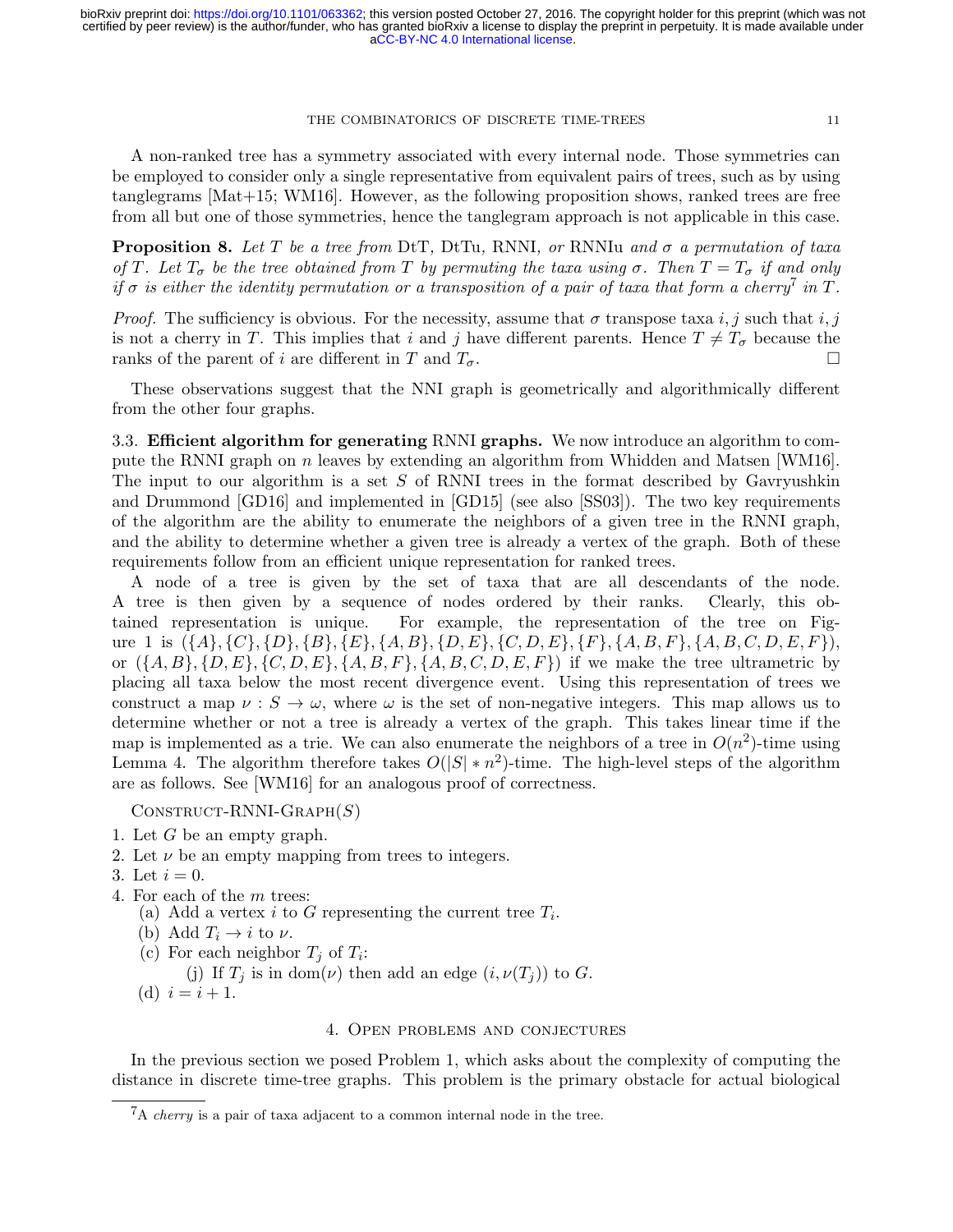applications of the introduced graphs. The history of research into computational complexity of phylogenetic graphs is very rich and exciting, in particular for the case of the NNI graph, with a number of erroneous results being published over the 25 years it took to settle the complexity. See [\[Das+00\]](#page-15-8) for a detailed discussion of those publications, some of which claimed that NNI distance is NP-hard while others claiming that NNI distance is decidable in polynomial time. The latter claims were mainly based on the so-called Split Theorem which states the following: If a partition of leaves given by an edge is shared between two trees then there exists a shortest NNI path between the trees such that every tree on the path maintains the partition. These claims were finally refuted by Li, Tromp, and Zhang [\[LTZ96\]](#page-16-11), who proved that the Split Theorem does not hold in the NNI graph. Hence, a natural question that would contribute to understanding Problem [1](#page-4-3) is whether or not the Split Theorem holds in the RNNI graph and other time-tree graphs.

4.1. Split Theorem. Li, Tromp, and Zhang [\[LTZ96\]](#page-16-11) used properties of the diameter of the NNI graph and the sizes of its neighborhoods to provide an example of trees such that every shortest NNI path between the trees fails to maintain a partition of taxa shared by the origin and destination trees. Specifically, they showed that sorting two caterpillar trees simultaneously is more efficient than sorting them independently, provided the size of the trees is large enough. In the following, we conjecture that the ranked versions of NNI graph maintain splits along shortest paths. Our conjecture is based on the fact that RNNI does not satisfy the diameter bounds necessary for the argument in [\[LTZ96\]](#page-16-11) to go through—see Theorems [5](#page-7-1) and [7.](#page-9-0) Indeed, since sorting a caterpillar tree of size  $k$  in RNNI takes fewer moves than merging two such caterpillar trees and then separating them, the counter-example from [\[LTZ96\]](#page-16-11) does not apply in RNNI. This counter-example using two trees encodes the basic way in which NNI shortest paths are non-trivial: that one can economize by first grouping leaves into bundles, moving the bundles, and then breaking the bundles apart. Because this basic operation does provide an advantage in the simplest case of two caterpillar trees, we do not believe that it will hold for more complex collections of moves.

<span id="page-12-0"></span>Conjecture 9. The following is true in all graphs DtT, DtTu, RNNI, and RNNIu, but not in NNI. If a partition of leaves given by an edge is presented in two trees T and R then the partition is presented in every tree on every shortest path between T and R.

4.2. Computing the distance. In this section, we bound the number of neighbors of a tree  $x$ in the discrete time-tree graphs that are closer than  $x$  to a given tree  $y$ , under the assumption that Conjecture [9](#page-12-0) holds.<sup>[8](#page-12-1)</sup> We show that the maximum fraction of neighbors that tend closer to y grows linearly with respect to  $d(x, y)$ . When the graph is seen as a metric space, this property is important for the study of the curvature of the space as well as convergence properties of random walks over the space. This will be useful in future studies analogous to [\[WM16\]](#page-17-10). Furthermore, the result provides a further insight into possible approaches to Problem [1.](#page-4-3)

<span id="page-12-2"></span>**Theorem 10.** Assume that Conjecture [9](#page-12-0) holds. Let x and y be two trees and  $N(x)$ —a oneneighborhood of x. Then the number of trees  $u \in N(x)$  such that  $d(u, y) \leq d(x, y)$  is at most

 $(i)$  3d $(x, y)$  in RNNI,

(ii)  $4d(x, y)$  in  $\text{DtT}_2$ ,

(iii)  $5d(x, y)$  in  $DtT_m$  for  $m > 2$ .

The proof of this theorem can be found in Section [6.](#page-14-0) Appendix.

We conclude by noting that most of the results in this paper can be generalized to the class of sampled ancestor trees  $[Gav+14]$ . However, currently only a few methods of sampling the space of

<span id="page-12-1"></span><sup>&</sup>lt;sup>8</sup> We denote trees by lowercase letters to stress the fact that we are considering graphs as metric spaces in this section.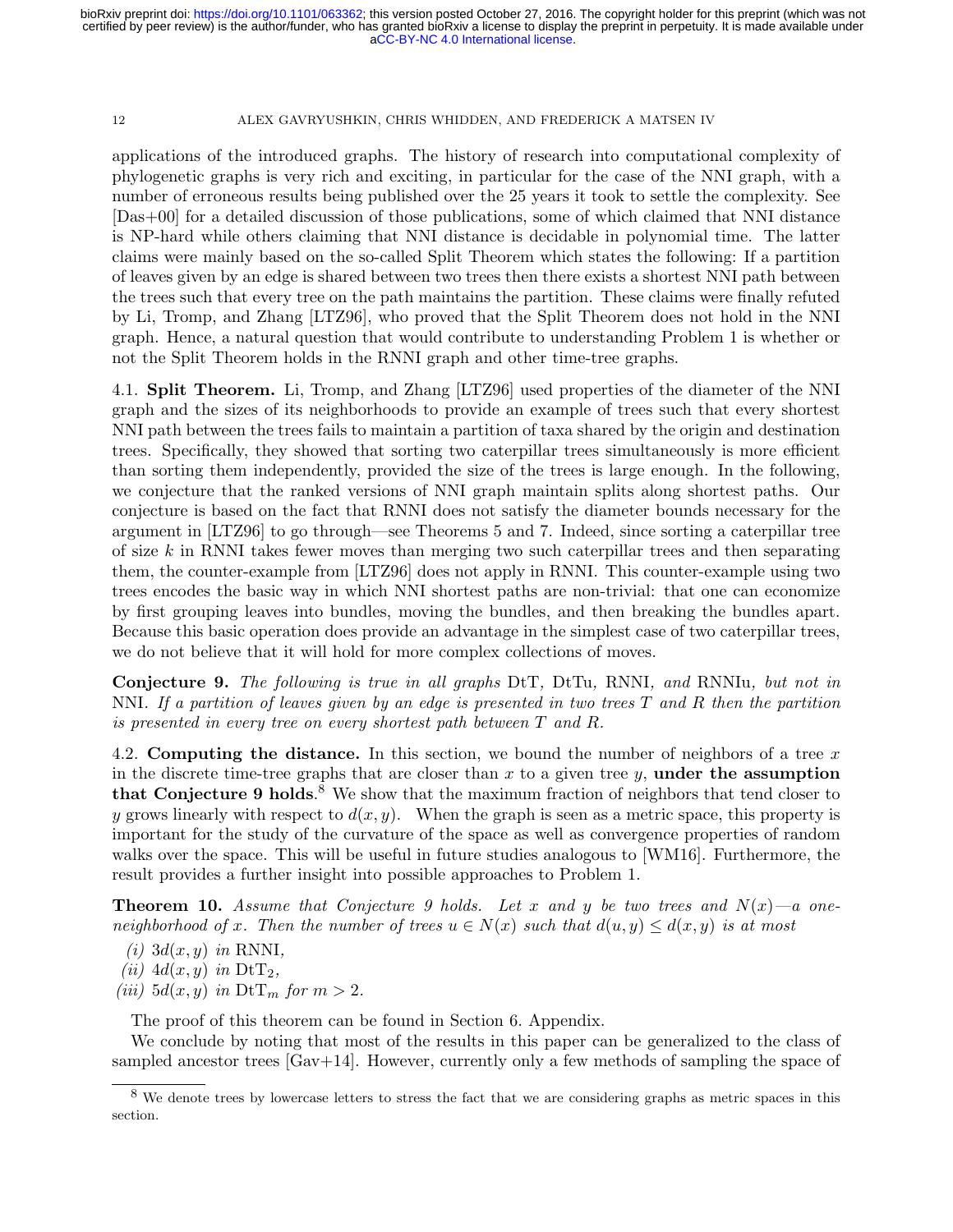sampled ancestor trees are known [\[Gav+16\]](#page-15-12) and the geometry of the space is poorly understood [\[GD16\]](#page-16-10), hence we do not include the generalization here.

## 5. Discussion

In this paper, we have introduced a hierarchy of discrete time-trees that naturally approximates the full space of phylogenetic time-trees. The first two levels of the hierarchy are the well-known classes of rooted phylogenetic trees and ranked phylogenetic trees. We extend this previous work by considering a novel graph structure, the RNNI graph, on the set of ranked trees. In the same way that the NNI graph is the discrete component of the full space of phylogenetic trees, the RNNI graph is the simplest discrete component of the full space of time-trees. Hence, the introduced hierarchy fits and refines naturally the classical picture of phylogenetic graphs.

Surprisingly, the geometry of RNNI and NNI graphs differ in many aspects including the diameter, the sizes of neighborhoods, and the convexity of caterpillar trees. This suggests that the computational complexity of computing distances in the two graphs is likely to be different, at least at the level of certain subgraphs such as the restriction to caterpillar trees. Although the size of discrete ranked graphs are much larger than their NNI graph counterparts, ranks provide an inherent structure that may provide a useful avenue of attack for future algorithms.

We introduce and make some initial progress on the computational complexity of calculating the distance between two time-trees (Problem [1\)](#page-4-3). This is an important step for further progress in theoretical research as well as computational and biological applications of time-trees. In particular, a better understanding of this problem would have the following applications.

5.1. Efficient tree search algorithms. Some of the most popular phylogenetic time-tree inference methods utilize the Markov Chain Monte Carlo (MCMC) algorithm to sample a probability distribution over the space of time-trees. The most efficient proposals on time-trees will take into account both local and global geometry of the corresponding space. Our hierarchy of discrete time-trees offers a natural discrete structure of the space used in such tree proposals.

Thus far, the most widely used modifications of trees are NNI, SPR, and their variants. The graph distance inherited from these modifications is known to be NP-hard to compute, and although sometimes NP-hard problems can be solved efficiently for practically interesting data sets, this is not the case for these phylogenetic graphs of ranked trees, where the size of tractable problems is an order of magnitude smaller than those that routinely arise in practice. Hence, a computationally tractable phylogenetic graph is a highly relevant and desirable object for the field, and we believe that the RNNI graph should have this property.

5.2. Convergence of phylogenetic algorithms. A tractable phylogenetic distance would greatly assist methods to assess convergence of Bayesian tree inference algorithms based on MCMC and related methods. In other areas of statistics, distance methods are widely used to test for convergence, but the computational complexity of phylogenetic distances makes those methods applicable to only very moderate data sizes. Phylogenetic distances are especially suitable for such applications because they correspond to the distance inherited from the inference algorithm, being based on the same sorts of tree rearrangements.

Another important property for phylogenetic applications is to compute the number of trees that are "equally good" under certain criterion. This intuition is formalized by Sanderson, McMahon, and Steel [\[SMS11\]](#page-17-11) in the notion of a terrace. To compute the terrace, an efficient tree metric is of crucial importance.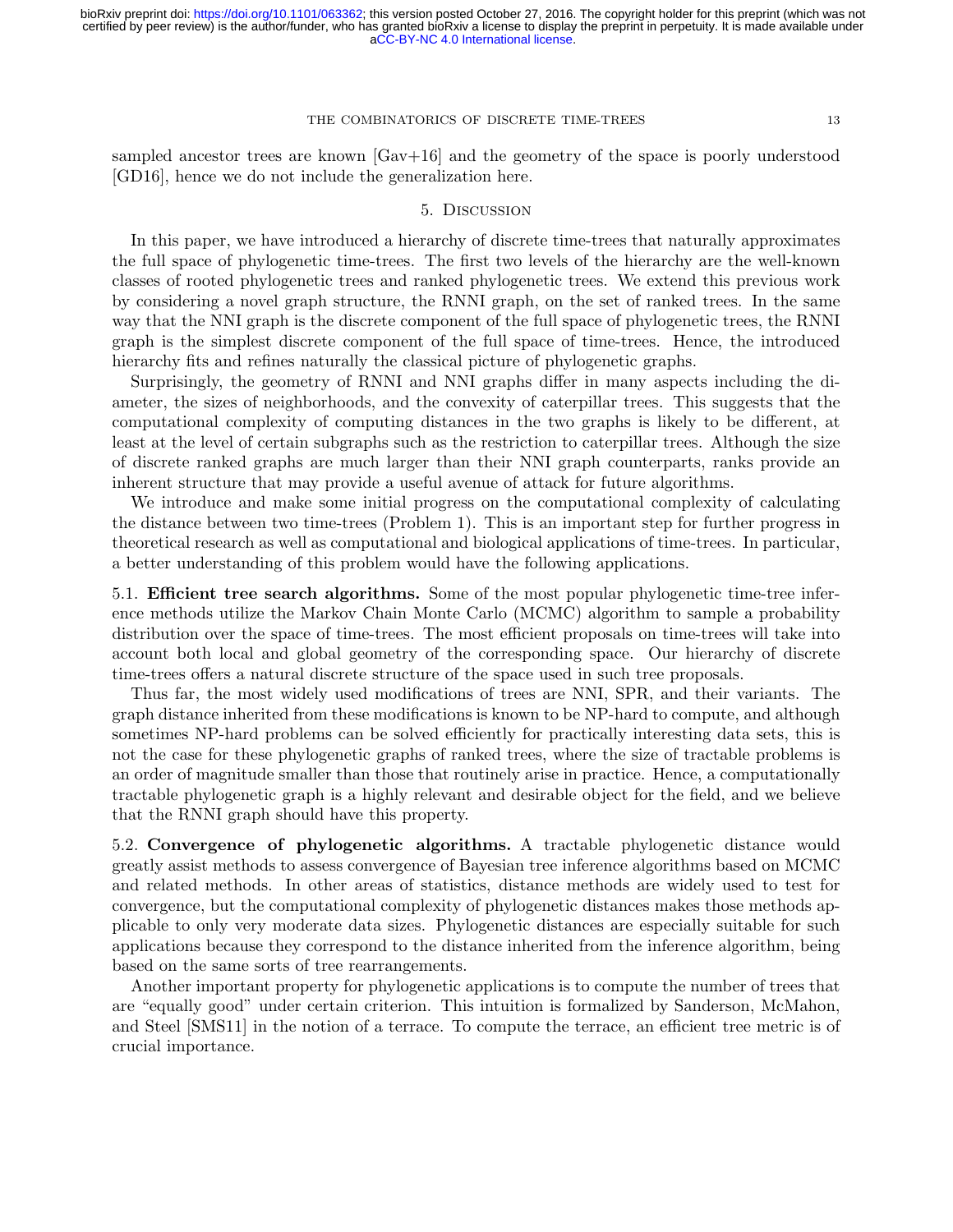## 6. Appendix

<span id="page-14-0"></span>Proof of Theorem [5](#page-7-1) for RNNI, DtTu, and DtT. Following the terminology and notations from the RNNIu case, we proceed as follows.

For RNNI, we extend the graph grammar  $\Gamma$  by two productions, namely, one for the move when two taxa swap their ranks and one for the move when a taxon and an internal node swap their ranks. Since in both of these productions the only possible type of move is the rank move, two node-labels is enough for these productions. Since the number of nodes (internal and leaves) in an RNNI tree is  $2n - 1$  and the maximum number of nodes on right sides of the productions is still 2, the desired bound is  $3^{2n-1+2r}$ .

For DtTu, we have to extend the grammar  $\Gamma$  by two productions, namely, one for increasing the length of the branch between two nodes in the production and one for decreasing. This increases the number of necessary node-labels by one. Indeed, if a production has a long branch on the left side, three node-labels are enough to indicate whether the branch length increases or decreases; if a production has a short branch on the left side three node-labels are needed for the top node to indicate the type of the move that has to be applied: length increase move or one of the two possible NNI moves. Together, this requires 4 node-labels and the desired bound is  $4^{n-1+2r}$ .

For DtT, we extend the grammar constructed for DtTu by four productions, namely, one for the move when two taxa either swap their ranks or increase the interval length between them, one for the move when two taxa either increase or decrease the interval length between them, one for the move when a taxon and an internal node either swap their ranks or increase the interval length between them, and one for the move when a taxon and an internal node either increase or decrease the interval length between them. All these moves require three node-labels, hence the desired bound is  $4^{2n-1+2r}$ . .

*Proof of Theorem [10.](#page-12-2)* We first prove the statement for  $DtT_2$ .

Let U be the set of neighbors u of x such that  $d(u, y) \leq d(x, y)$ , as stated in the theorem. We partition U into three sets of trees—I, R, and L—obtained from x by a single NNI move, rank change, or length change, respectively. We then prove the theorem by bounding the size of each partition by  $2d(x, y)$ ,  $d(x, y)$ , and  $d(x, y)$ , respectively.

We first consider some basic properties of minimal length paths between  $x$  and  $y$ . Observe that at most  $d(x, y)$  bipartitions differ between x and y, as each NNI operation replaces one bipartition with another (and rank and length changes do not modify bipartitions). Now, Conjecture [9](#page-12-0) implies that no minimal length path from x to y will replace a bipartition that is common to x and y.

We are now ready to bound the sizes of each partition  $I, R$ , and  $L$ . First, consider the subset I of closer neighbors obtained via NNI moves. By our observations above,  $|I|$  is bounded by the number of NNI operations that modify one of the at most  $d(x, y)$  bipartitions of x that are not a bipartition of y. There are two neighbors of x that lack any given bipartition (obtained by moving either the left or right subtree located below the bipartition). Therefore,  $|I| \leq 2d(x,y)$ .

Second, consider the subset  $R$  of closer neighbors obtained via rank change moves. These operate either on one of x's unique bipartitions or a bipartition common to x and y that differs in rank. As observed above, the number of unique bipartitions is bounded by the maximum number of NNI moves on any minimal  $x$  to  $y$  path. Any such path must fix the ranks of each common edge. In other words, if  $r_1$  is the number of trees in U which are obtained from x by a rank move corresponding to a common edge and  $r_2$  is the number of trees in U which are obtained from x by a rank move corresponding to a unique edge of x, then  $r_1 + r_2 \leq d(x, y)$ , because the  $r_1$  moves have to be done along every shortest path from x to y. Thus, the total size of R is bounded by  $d(x, y)$ .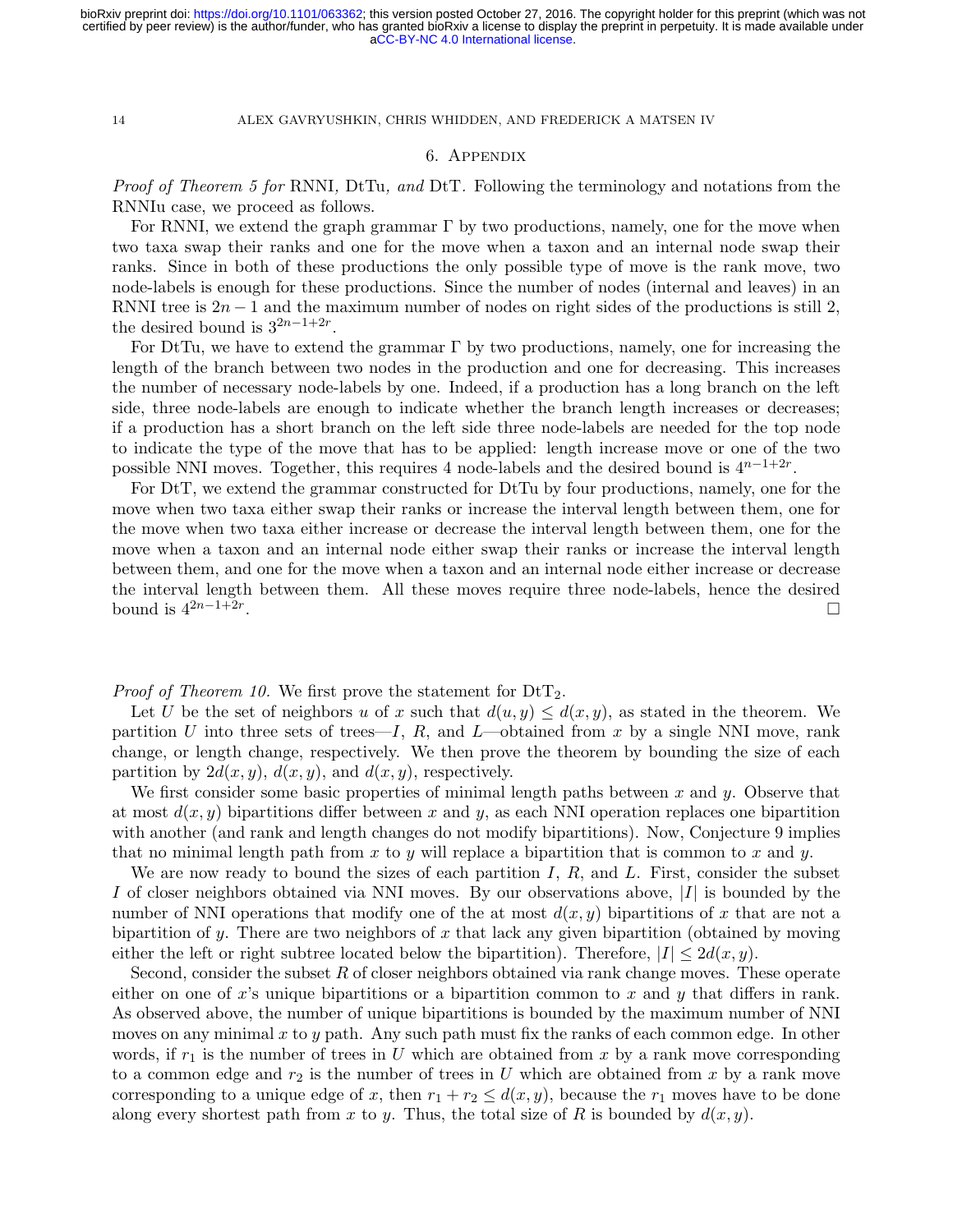## REFERENCES 15

The bound of  $d(x, y)$  on the number of length changes that can be applied to move x closer to y follows similarly. Therefore, there are at most  $|I|+|R|+|L| \leq 2d(x,y)+d(x,y)+d(x,y)=4d(x,y)$ trees  $u \in N(x)$  such that  $d(u, y) \leq d(x, y)$ .

The statement for the other two graphs follows similarly: for RNNI we need to count only for trees from I and R, for DtT we will have to add  $2d(x, y)$  instead of  $d(x, y)$  for L.

## **REFERENCES**

- <span id="page-15-6"></span>[ÅSL08] Orjan Åkerborg, Bengt Sennblad, and Jens Lagergren. "Birth-death prior on phylogeny and speed dating". In:  $BMC$  Evol. Biol. 8.1 (2008), p. 77. URL: [http://dx.doi.org/](http://dx.doi.org/10.1186/1471-2148-8-77) [10.1186/1471-2148-8-77](http://dx.doi.org/10.1186/1471-2148-8-77).
- <span id="page-15-4"></span>[Bae+13] Guy Baele et al. "Accurate model selection of relaxed molecular clocks in bayesian phylogenetics". In: Mol. Biol. Evol. 30.2 (Feb. 2013), pp. 239–243. issn: 0737-4038, 1537-1719. doi: [10 . 1093 / molbev / mss243](http://dx.doi.org/10.1093/molbev/mss243). url: [http : / / dx . doi . org / 10 . 1093 /](http://dx.doi.org/10.1093/molbev/mss243) [molbev/mss243](http://dx.doi.org/10.1093/molbev/mss243).
- <span id="page-15-5"></span>[Bei+06] Robert G Beiko et al. "Searching for convergence in phylogenetic Markov chain Monte Carlo". In: Syst. Biol. 55.4 (2006), pp. 553–565.
- <span id="page-15-0"></span>[BF01] P Beerli and J Felsenstein. "Maximum likelihood estimation of a migration matrix and effective population sizes in n subpopulations by using a coalescent approach". In: Proc. Natl. Acad. Sci. U. S. A. 98.8 (Apr. 2001), pp. 4563–4568. ISSN: 0027-8424. DOI: [10.1073/pnas.081068098](http://dx.doi.org/10.1073/pnas.081068098). url: <http://dx.doi.org/10.1073/pnas.081068098>.
- <span id="page-15-8"></span>[Das+00] Bhaskar Dasgupta et al. "On computing the nearest neighbor interchange distance". In: Discrete Mathematical Problems with Medical Applications: DIMACS Workshop Discrete Mathematical Problems with Medical Applications, December 8-10, 1999, DIMACS Center. Vol. 55. American Mathematical Soc., 2000, p. 19.
- <span id="page-15-1"></span>[Dru+02] Alexei J Drummond et al. "Estimating mutation parameters, population history and genealogy simultaneously from temporally spaced sequence data". In: Genetics 161.3 (July 2002), pp. 1307–20.
- <span id="page-15-2"></span>[Dru+05] Alexei J Drummond et al. "Bayesian coalescent inference of past population dynamics from molecular sequences". In: *Mol. Biol. Evol.* 22.5 (Feb. 2005), pp. 1185–1192. ISSN: 0737-4038. DOI: 10.1093/molbev/msi103. URL: http://dx.doi.org/10.1093/ [molbev/msi103](http://dx.doi.org/10.1093/molbev/msi103).
- <span id="page-15-3"></span>[Dru+06] Alexei J Drummond et al. "Relaxed phylogenetics and dating with confidence". In: PLOS Biol. 4.5 (May 2006), e88. ISSN: 1544-9173, 1545-7885. DOI: [10.1371/journal.](http://dx.doi.org/10.1371/journal.pbio.0040088) [pbio.0040088](http://dx.doi.org/10.1371/journal.pbio.0040088). url: <http://dx.doi.org/10.1371/journal.pbio.0040088>.
- <span id="page-15-9"></span>[Fel+90] J Felsenstein et al. The Newick tree format. 1990.
- <span id="page-15-7"></span>[FMS09] Daniel Ford, Frederick A Matsen, and Tanja Stadler. "A Method for Investigating Relative Timing Information on Phylogenetic Trees". In: Syst. Biol. 58.2 (Apr. 2009), pp. 167–183. issn: 1063-5157. doi: [10.1093/sysbio/syp018](http://dx.doi.org/10.1093/sysbio/syp018). url: [http://sysbio.](http://sysbio.oxfordjournals.org/content/58/2/167.abstract) [oxfordjournals.org/content/58/2/167.abstract](http://sysbio.oxfordjournals.org/content/58/2/167.abstract).
- <span id="page-15-11"></span>[Gav+14] Alexandra Gavryushkina et al. "Bayesian inference of sampled ancestor trees for epidemiology and fossil calibration". In: PLOS Comput. Biol. 10.12 (Dec. 2014), e1003919. url: <http://dx.doi.org/10.1371/journal.pcbi.1003919>.
- <span id="page-15-12"></span>[Gav+16] Alexandra Gavryushkina et al. "Bayesian Total-Evidence Dating Reveals the Recent Crown Radiation of Penguins". en. In: Syst. Biol. (Aug. 2016). URL: [http://dx.doi.](http://dx.doi.org/10.1093/sysbio/syw060) [org/10.1093/sysbio/syw060](http://dx.doi.org/10.1093/sysbio/syw060).
- <span id="page-15-10"></span>[GD15] Alex Gavryushkin and Alexei J Drummond. tau Geodesic. Mar. 2015. doi: [10.5281/](http://dx.doi.org/10.5281/zenodo.47152) [zenodo.47152](http://dx.doi.org/10.5281/zenodo.47152). url: <http://dx.doi.org/10.5281/zenodo.47152>.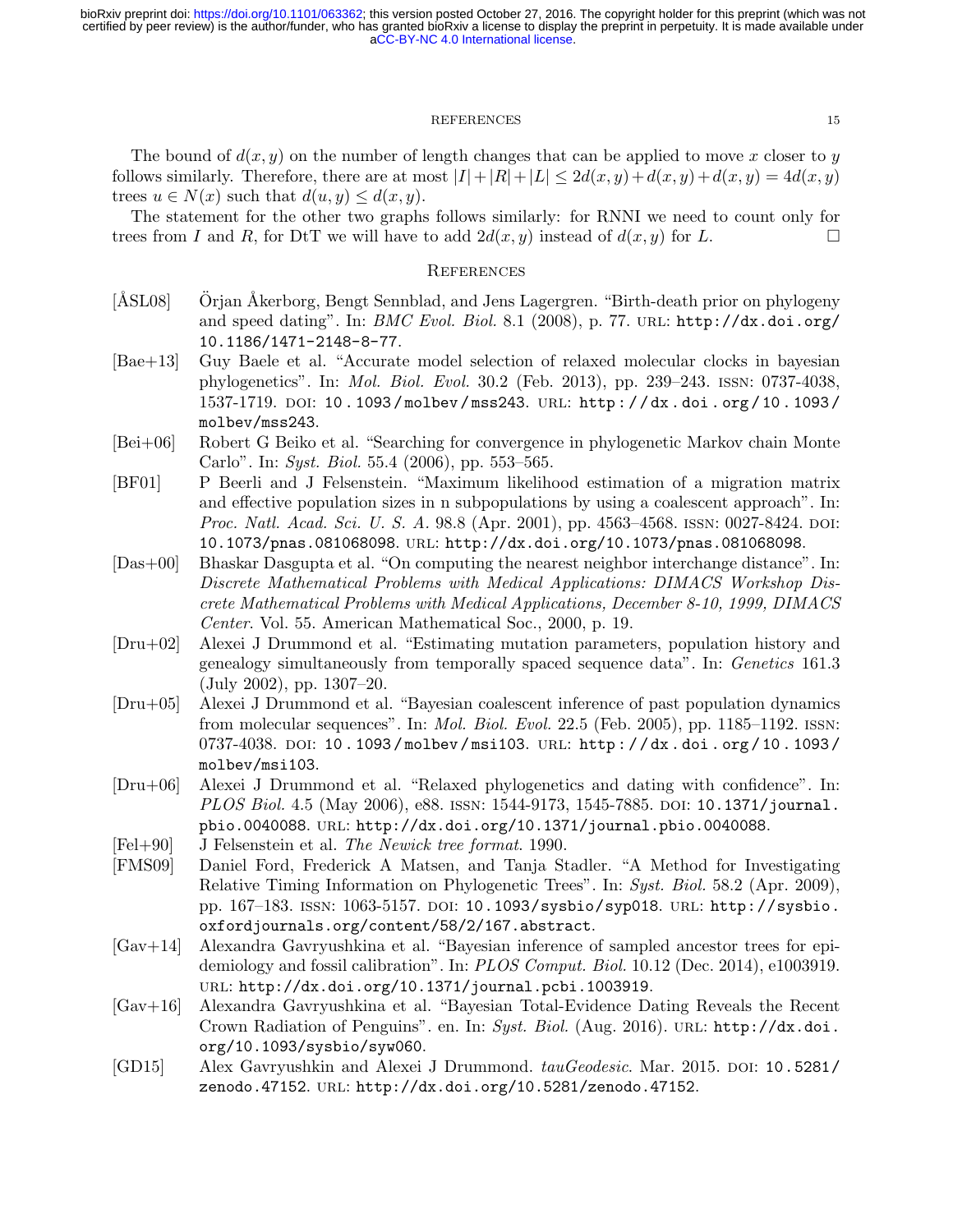| 16 | <b>REFERENCES</b> |
|----|-------------------|
|----|-------------------|

- <span id="page-16-10"></span>[GD16] Alex Gavryushkin and Alexei J Drummond. "The space of ultrametric phylogenetic trees". In: *Journal of Theoretical Biology* 403 (2016), pp. 197–208. URL: [10.1016/j.](10.1016/j.jtbi.2016.05.001) [jtbi.2016.05.001](10.1016/j.jtbi.2016.05.001).
- <span id="page-16-8"></span>[HDD08] S Hohna, M Defoin-Platel, and Alexei J Drummond. "Clock-constrained tree proposal operators in Bayesian phylogenetic inference". In: BioInformatics and BioEngineering,  $2008.$  BIBE  $2008.$  8th IEEE International Conference on. Oct. 2008, pp. 1–7. DOI: [10.](http://dx.doi.org/10.1109/BIBE.2008.4696663) [1109/BIBE.2008.4696663](http://dx.doi.org/10.1109/BIBE.2008.4696663). url: <http://dx.doi.org/10.1109/BIBE.2008.4696663>.
- <span id="page-16-2"></span>[Kuh+00] Mary K Kuhner et al. "Usefulness of single nucleotide polymorphism data for estimating population parameters". In: Genetics 156.1 (Sept. 2000), pp. 439–447. issn: 0016-6731. url: <http://www.ncbi.nlm.nih.gov/pubmed/10978306>.
- <span id="page-16-3"></span>[Kuh06] Mary K Kuhner. "LAMARC 2.0: maximum likelihood and Bayesian estimation of population parameters". In: *Bioinformatics* 22.6 (Mar. 2006), pp. 768–770. ISSN: 1367-4803. doi: [10.1093/bioinformatics/btk051](http://dx.doi.org/10.1093/bioinformatics/btk051). url: [http://dx.doi.org/10.1093/](http://dx.doi.org/10.1093/bioinformatics/btk051) [bioinformatics/btk051](http://dx.doi.org/10.1093/bioinformatics/btk051).
- <span id="page-16-0"></span>[KYF95] Mary K Kuhner, J Yamato, and J Felsenstein. "Estimating effective population size and mutation rate from sequence data using Metropolis-Hastings sampling". In: *Genetics* 140.4 (Aug. 1995), pp. 1421–1430. issn: 0016-6731. url: [http://www.ncbi.nlm.nih.](http://www.ncbi.nlm.nih.gov/pubmed/7498781) [gov/pubmed/7498781](http://www.ncbi.nlm.nih.gov/pubmed/7498781).
- <span id="page-16-1"></span>[KYF98] Mary K Kuhner, J Yamato, and J Felsenstein. "Maximum likelihood estimation of population growth rates based on the coalescent". In: *Genetics* 149.1 (May 1998), pp. 429– 434. issn: 0016-6731. url: <http://www.ncbi.nlm.nih.gov/pubmed/9584114>.
- <span id="page-16-7"></span>[Lak+08] Clemens Lakner et al. "Efficiency of Markov chain Monte Carlo tree proposals in Bayesian phylogenetics". In: Syst. Biol. 57.1 (2008), pp. 86–103.
- <span id="page-16-9"></span>[LS13] Amaury Lambert and Tanja Stadler. "Birth–death models and coalescent point processes: The shape and probability of reconstructed phylogenies". In: Theor. Popul. Biol. 90 (Dec. 2013), pp. 113–128. issn: 0040-5809. doi: [10.1016/j.tpb.2013.10.002](http://dx.doi.org/10.1016/j.tpb.2013.10.002). url: <http://www.sciencedirect.com/science/article/pii/S0040580913001056>.
- <span id="page-16-11"></span>[LTZ96] Ming Li, John Tromp, and Louxin Zhang. "Some notes on the nearest neighbour interchange distance". English. In: Computing and Combinatorics. Ed. by Jin-Yi Cai and ChakKuen Wong. Vol. 1090. Lecture Notes in Computer Science. Springer Berlin Heidelberg, 1996, pp. 343–351. isbn: 978-3-540-61332-9. doi: [10.1007/3-540-61332-3\\_168](http://dx.doi.org/10.1007/3-540-61332-3_168). url: [http://dx.doi.org/10.1007/3-540-61332-3\\_168](http://dx.doi.org/10.1007/3-540-61332-3_168).
- <span id="page-16-12"></span>[Mat+15] Frederick A Matsen IV et al. "Tanglegrams: a reduction tool for mathematical phylogenetics". In: (July 2015). arXiv: [1507.04784 \[q-bio.PE\]](http://arxiv.org/abs/1507.04784). url: [http://arxiv.org/](http://arxiv.org/abs/1507.04784) [abs/1507.04784](http://arxiv.org/abs/1507.04784).
- <span id="page-16-4"></span>[MBS08] Vladimir N Minin, Erik W Bloomquist, and Marc A Suchard. "Smooth skyride through a rough skyline: Bayesian coalescent-based inference of population dynamics". In: Mol. Biol. Evol. 25.7 (July 2008), pp. 1459-1471. ISSN: 0737-4038. DOI: [10.1093/molbev/](http://dx.doi.org/10.1093/molbev/msn090) [msn090](http://dx.doi.org/10.1093/molbev/msn090). url: <http://dx.doi.org/10.1093/molbev/msn090>.
- <span id="page-16-5"></span>[MN97] Bob Mau and Michael A Newton. "Phylogenetic Inference for Binary Data on Dendograms Using Markov Chain Monte Carlo". In: J. Comput. Graph. Stat. 6.1 (Mar. 1997), pp. 122–131. issn: 1061-8600. doi: [10.2307/1390728](http://dx.doi.org/10.2307/1390728). url: [http://www.jstor.org/](http://www.jstor.org/stable/1390728) [stable/1390728](http://www.jstor.org/stable/1390728).
- <span id="page-16-6"></span>[MV05] Elchanan Mossel and Eric Vigoda. "Phylogenetic MCMC algorithms are misleading on mixtures of trees". In: Science 309.5744 (Sept. 2005), pp. 2207–2209. issn: 0036-8075. DOI: [10.1126/science.1115493](http://dx.doi.org/10.1126/science.1115493).